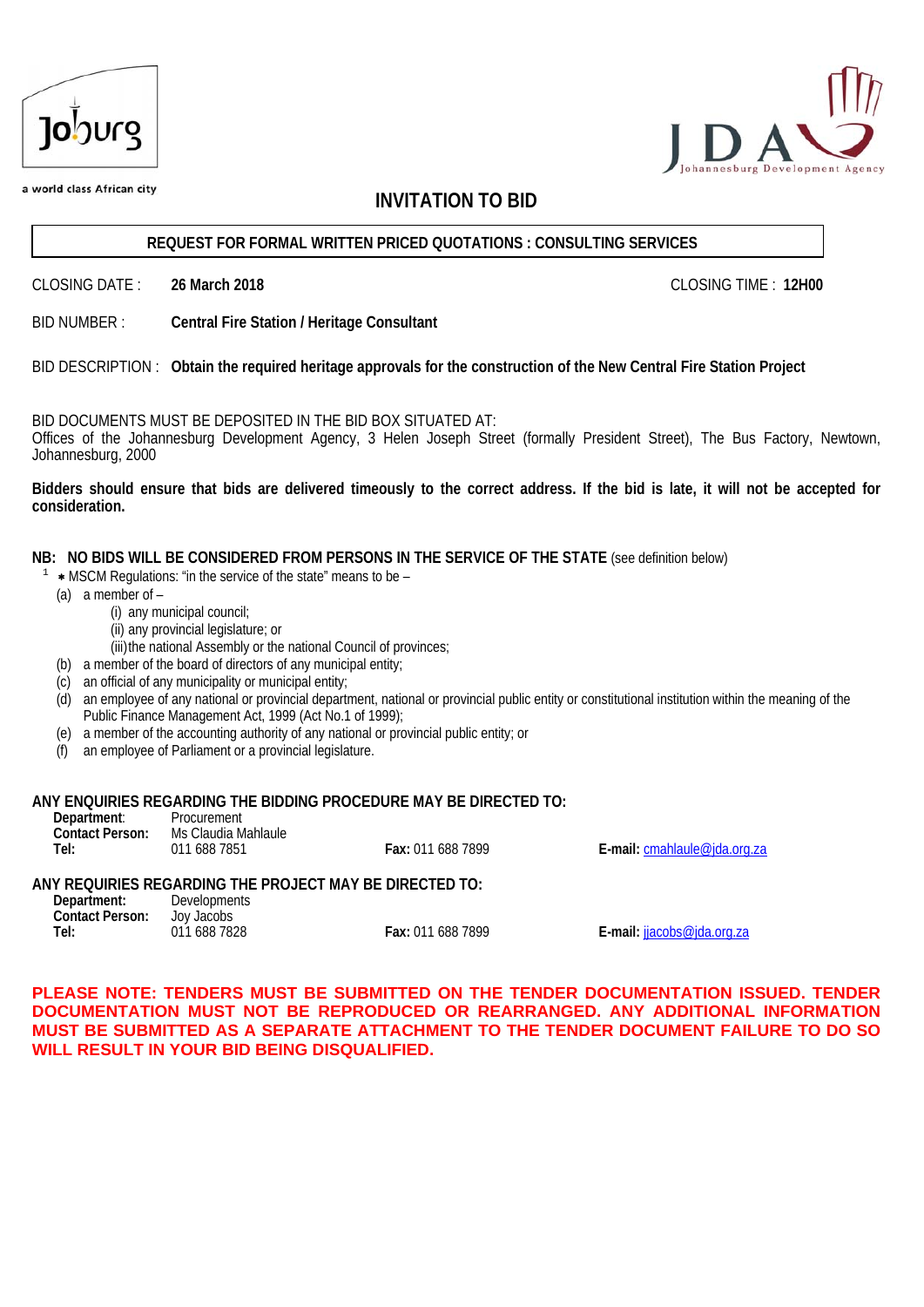## **OFFER**

## THE FOLLOWING PARTICULARS MUST BE FURNISHED **(FAILURE TO DO SO WILL RESULT IN YOUR BID BEING DISQUALIFIED)**

| NAME OF BIDDER                                            |   |  |
|-----------------------------------------------------------|---|--|
| POSTAL ADDRESS                                            |   |  |
| <b>STREET ADDRESS</b>                                     |   |  |
| <b>TELEPHONE NUMBER</b>                                   |   |  |
| <b>CELLPHONE NUMBER</b>                                   |   |  |
| <b>FACSIMILE NUMBER</b>                                   |   |  |
| VAT REGISTRATION NUMBER                                   | . |  |
| COMPANY REGISTRATION NO                                   |   |  |
| TAX PIN NUMBER                                            |   |  |
| <b>TOTAL BID PRICE</b><br><b>TOTAL BID PRICE in words</b> |   |  |
|                                                           |   |  |
|                                                           |   |  |
| SIGNATURE OF BIDDER                                       |   |  |
| CAPACITY UNDER WHICH THIS BID IS SIGNED                   |   |  |
| <b>DATE</b>                                               |   |  |
|                                                           |   |  |

#### **The following conditions will apply:**

- A copy of a valid Tax Clearance Certificate and Tax Compliance Letter must be submitted. Bidder's whose tax matters are not in order with the South African Receiver of Revenue will be disqualified.
- An original and valid BBBEE status level verification certificate or a certified copy thereof must be submitted.
- **An EME must submit a sworn affidavit confirming the following :** 
	- **Annual turnover revenue of R10 million or less; and**<br>**All evel of black ownership** 
		- **Level of black ownership**
	- **Any misrepresentations in terms of the above constitutes a criminal offence as set out in the B-BBEE Act as amended**
- A copy of the bidder's current municipal account in the name of the bidder or alternatively in the names of the directors / partners of the bidding entity must be submitted.
- Price(s) quoted must be valid for at least thirty (30) days from date of your offer.
- Price(s) quoted must be firm and must be exclusive of VAT.
- If the price quoted is above R 30 000 (inclusive of VAT), the quotation will be evaluated in terms of the 80/20 preference point system as prescribed in the Preferential Procurement Framework Act (No. 5 of 2000).

### **Failure to comply with these conditions may invalidate your offer.**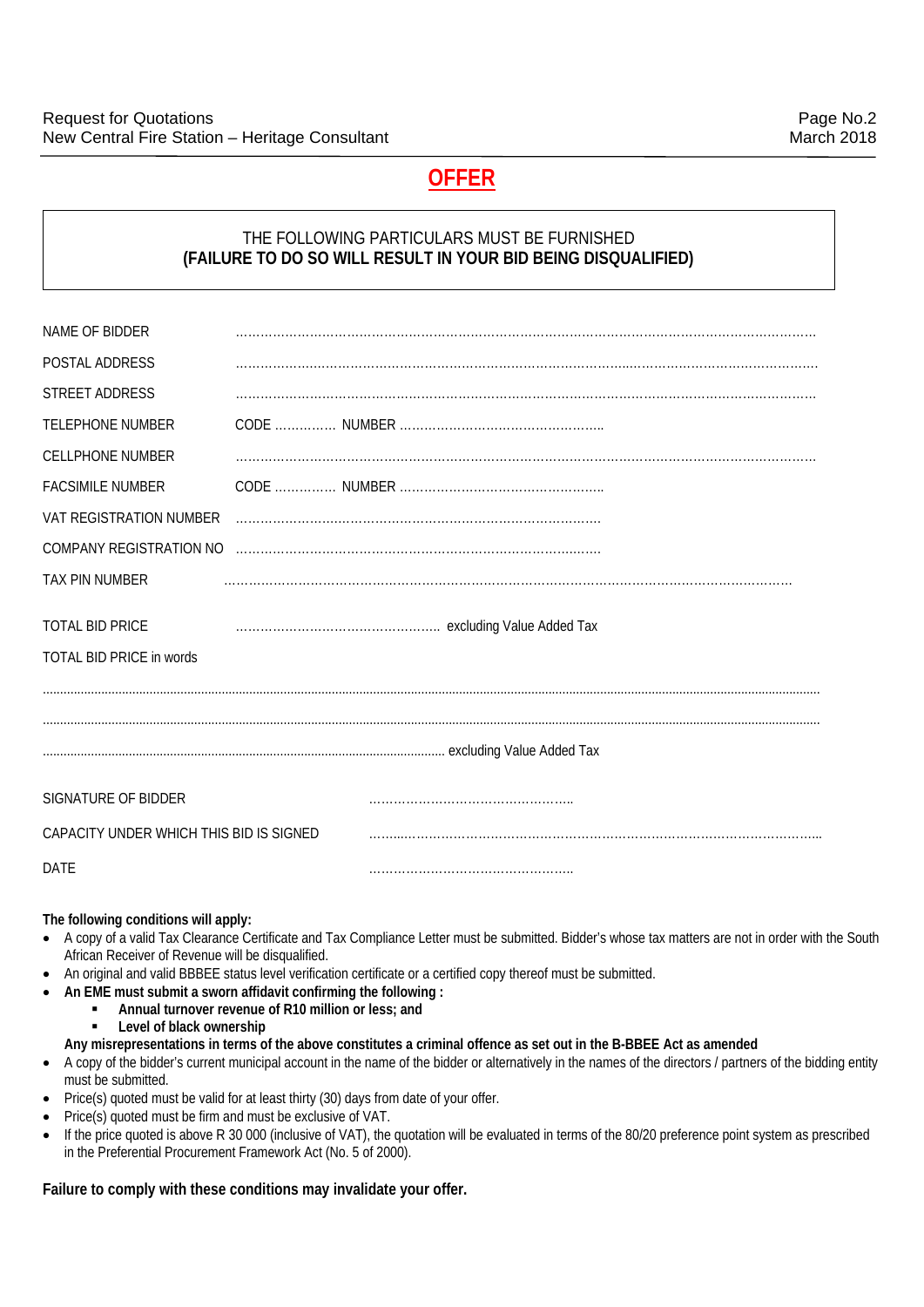## **REQUEST FOR FORMAL WRITTEN PRICE QUOTATIONS from**

**Heritage consultants to obtain the required heritage approvals for the construction of the Central Fire Station project.** 

## **1. LOCATION**

The site is located on the following portions which are situated off Albert and Joubert Streets in the Johannesburg CBD :

- Portion 86 TURFFONTEIN 96-IR
- Remainder of Portion 89 TURFFONTEIN 96-IR
- Portion 367 TURFFONTEIN 96-IR

The area requiring the investigation is indicated in red in the below image :



## **2. PROJECT DESCRIPTION**

The construction of a new fire station comprising the following but not limited to :

- Construction of guardhouse, reception area and watch room
- Construction of a Be-Safe Centre (including display area and boardroom)
- Construction of offices, boardrooms, meeting rooms, ablution facilities and change rooms
- Construction of engine bays and wash bay
- Construction of rest room and kitchenette
- Construction of sick room
- Construction of gymnasium
- Construction of server room and generator room
- Construction of stores, medical waste area and refuse area
- Construction of parking areas, walkways, landscaping, lighting and fencing
- Construction of a tower
- Construction of a swimming pool and braai area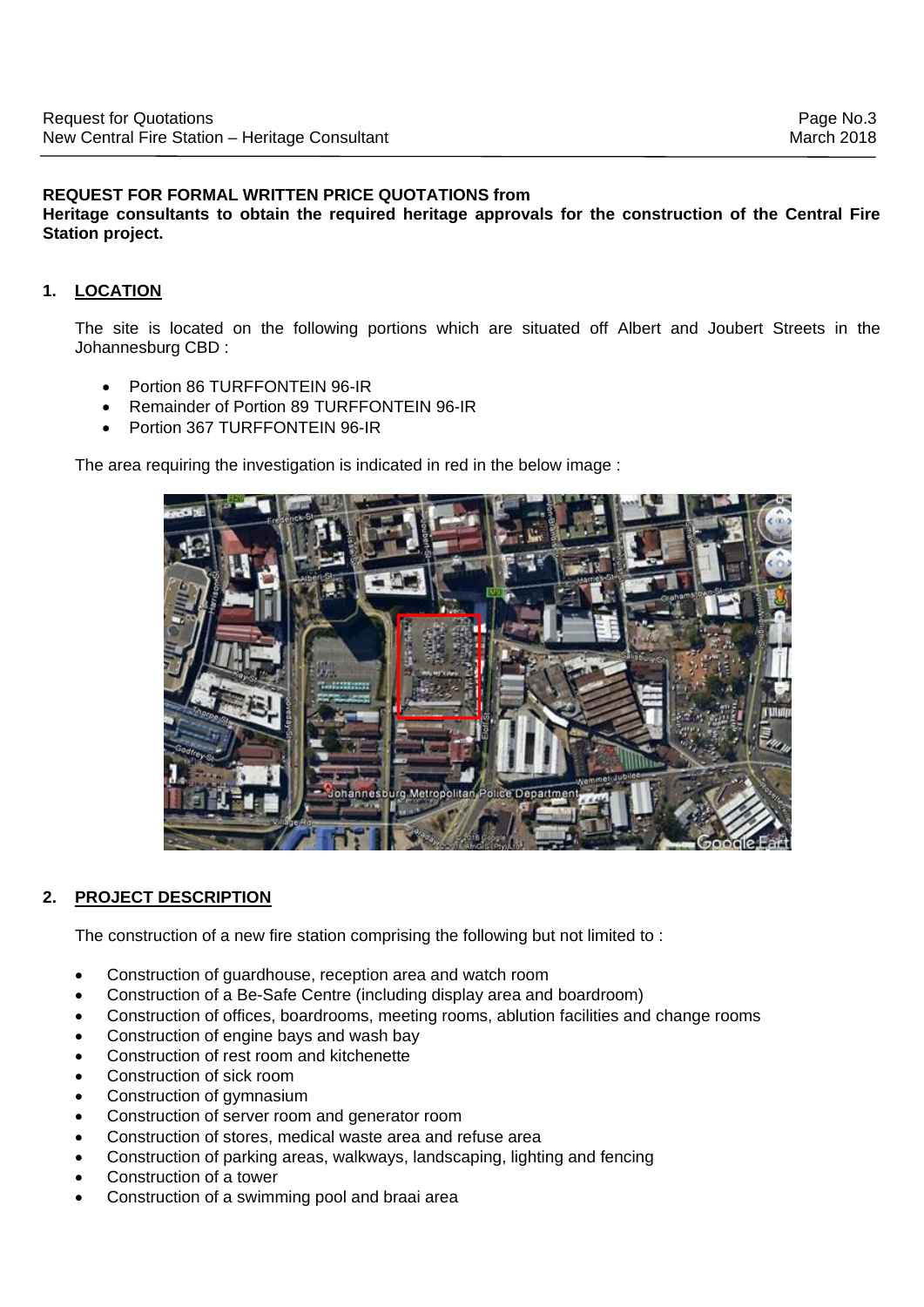The building will be constructed from face brick walls and have both a timber and steel truss roofing system.

## **3. DURATION**

Appropriate heritage related rights / consents are to be in place as soon as possible but by no later than 1 October 2018. The successful bidder will be required to avail the necessary resources to achieve this date.

## **4. DELIVERABLES AND PRICING**

Quotations are requested from heritage consultants to acquire the necessary heritage approvals for the construction of the Central Fire Station.

To this end, bidders are to provide pricing for each of the deliverables listed below only and the total price for all deliverables (ie. 4.1.1 to 4.1.8 only) is to be carried over to the offer page :

- 4.1 On site investigations<br>4.2 A desk top study of the
- A desk top study of the site ie. research and record history relative to the sites context
- 4.3 Identify and record all heritage resources and the impact of the proposed development thereon if applicable
- 4.4 Should a heritage impact assessment be required, undertake all activities necessary for the approval of the heritage impact assessment by PHRAG including all public advertisements, identifying and contacting all interested and affected parties, etc.
- 4.5 Respond to objections received, if any
- 4.6 Make recommendations to the client for adjustments to the design to address heritage concerns, if any
- 4.7 Respond to comments / recommendations received from PHRAG and resubmit the revised application if required or erect the record of decision for the stipulated period
- 4.8 Provide an allowance to attend 10 meetings with the client, project sponsors, professional team, heritage groups, PHRAG etc. as may be required.

Detailed explanations of the processes / activities to be undertaken in order to obtain the required heritage authorisations are to be included with the quotation. Any additional processes / activities required that are not covered by items 4.1.1 to 4.1.8 above, are to be detailed and costings provided but **NOT** included in the overall offer price.

## **5. PROPOSAL CONTENT**

The bidder's submission must provide the JDA with sufficient information to enable the employer to make a sound and fair evaluation of the proposal. It must clearly indicate the **relevant** previous experience, capability, and capacity of the bidding entity to undertake the project. The proposal should **use the same item numbers as below**.

The following minimum documentation must be provided :

- 5.1 **THE "OFFER" PAGE MUST BE COMPLETED IN FULL AND SIGNED**. **Any bidder who fails to do so will be disqualified.**
- 5.2 **Tenderers are required to submit a detailed fee proposals based on the requirements set out in item 4 above and to ensure that the final TOTAL FEE IS CORRECTLY TRANSFERRED TO THE "OFFER" PAGE. Any bidder who fails to do so will be disqualified.**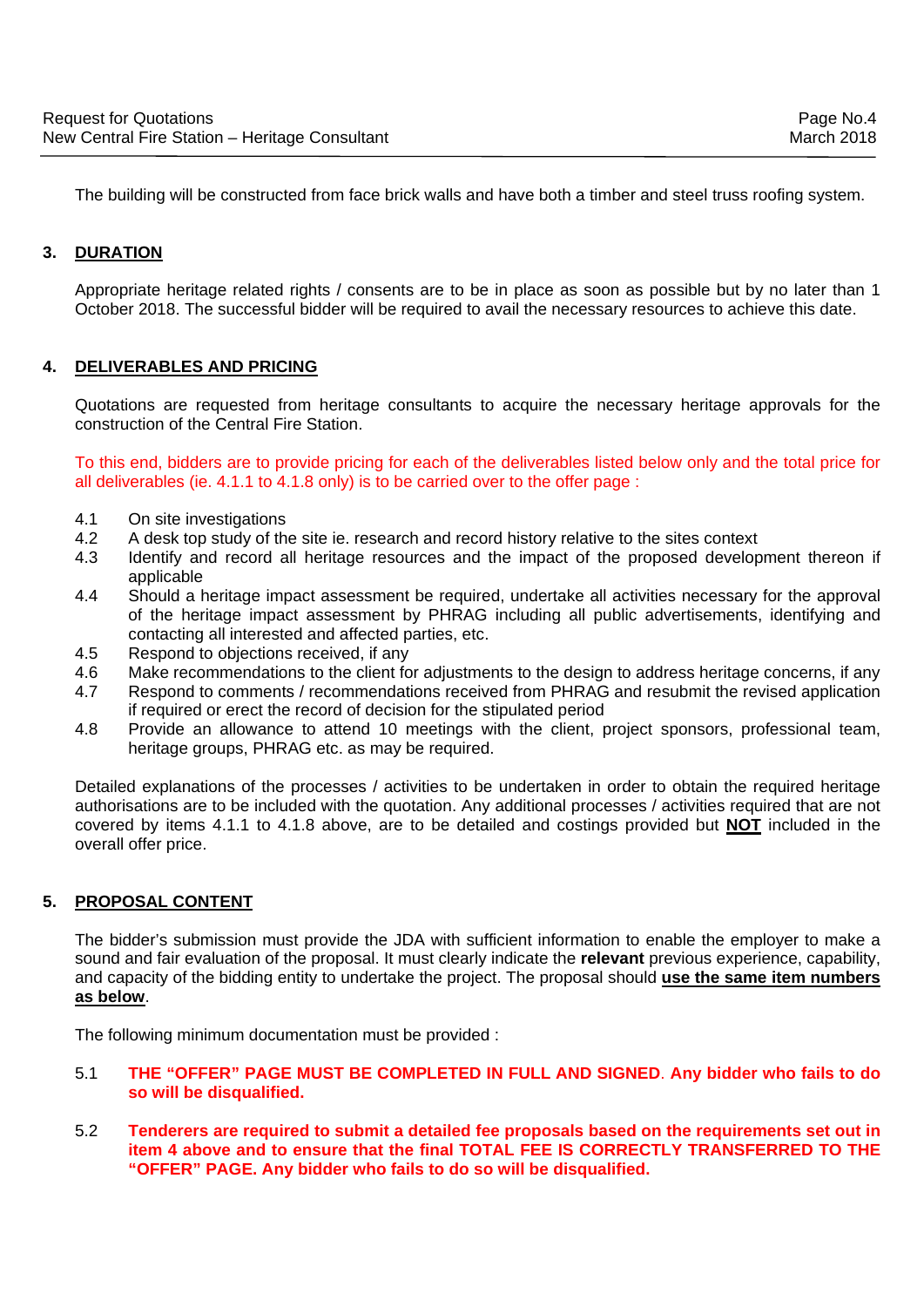- 5.3 **Company registration documents and a copy of a valid tax compliance status (TCS) letter issued by SARS. No tender will be awarded to a bidder whose tax matters are not in order with SARS at the time of award.**
- 5.4 Company registration documents.
- 5.5 A valid certified BBBEE status level verification certificate , substantiating the bidding entities BBBEE rating. Only certificates issued by verification agencies accredited by the South African Accreditation System (SANAS), or by registered auditors approved by the Independent Regulatory Board of Auditors (IRBA) will be accepted. THE COPY MUST BEAR AN ORIGINAL CERTIFICATION STAMP. FAILURE TO SUBMIT AS REQUIRED WILL RESULT IN THE BIDDER SCORING ZERO(0) POINTS FOR BBBEE.

## **An EME must submit a sworn affidavit confirming the following :**

- **Annual turnover revenue of R10 million or less; and**
- **Level of black ownership**

### **Any misrepresentation in terms of the above constitutes a criminal offence as set out in the B-BBEE Act as amended.**

- 5.6 A certified copy of the bidder's Professional Indemnity Insurance certificate indicating the maximum value per claim in an insurance period, the applicable excess, and the expiry date. A minimum cover of R1m is required for this project (if applicable).
- 5.7 A copy of the bidding entity's current municipal rates account in the name of the bidding entity or alternatively in the names of the directors / partners of the bidding entity. **If not applicable, an affidavit to this effect is required**. Copies of lease agreements or accounts with lessors will NOT be accepted.
- 5.8 Audited financial statements for the past three years.
- 5.9 Details of directors / partners / members and shareholders.
- 5.10 Certificates of membership/s to industry bodies (if applicable).
- 5.11 A corporate brochure. Alternatively a brief summary of the entity's background.
- 5.12 **Complete in full all information required on Annexure G : Organogram**

 Provide information on the key personnel who will be assigned to this project with **a minimum of 5 years of experience in heritage impact assessments and authorisations** 

The following supporting documentation must be provided :

- $\triangleright$  detailed CV's for each resource indicated on Annexure F. CV's must note the resources' specific relevant project experience [ie. project description, role played and responsibilities, project value, start and end dates]. The number of years of experience in heritage impact assessments and authorisations must be clearly demonstrated in the CV's to indicate compliance with the minimum requirements.
- $\triangleright$  relevant qualifications and attach proof hereof
- $\geq$  individual memberships to relevant professional associations and attach proof hereof

### **Any bidder who fails to meet the minimum requirement will be disqualified.**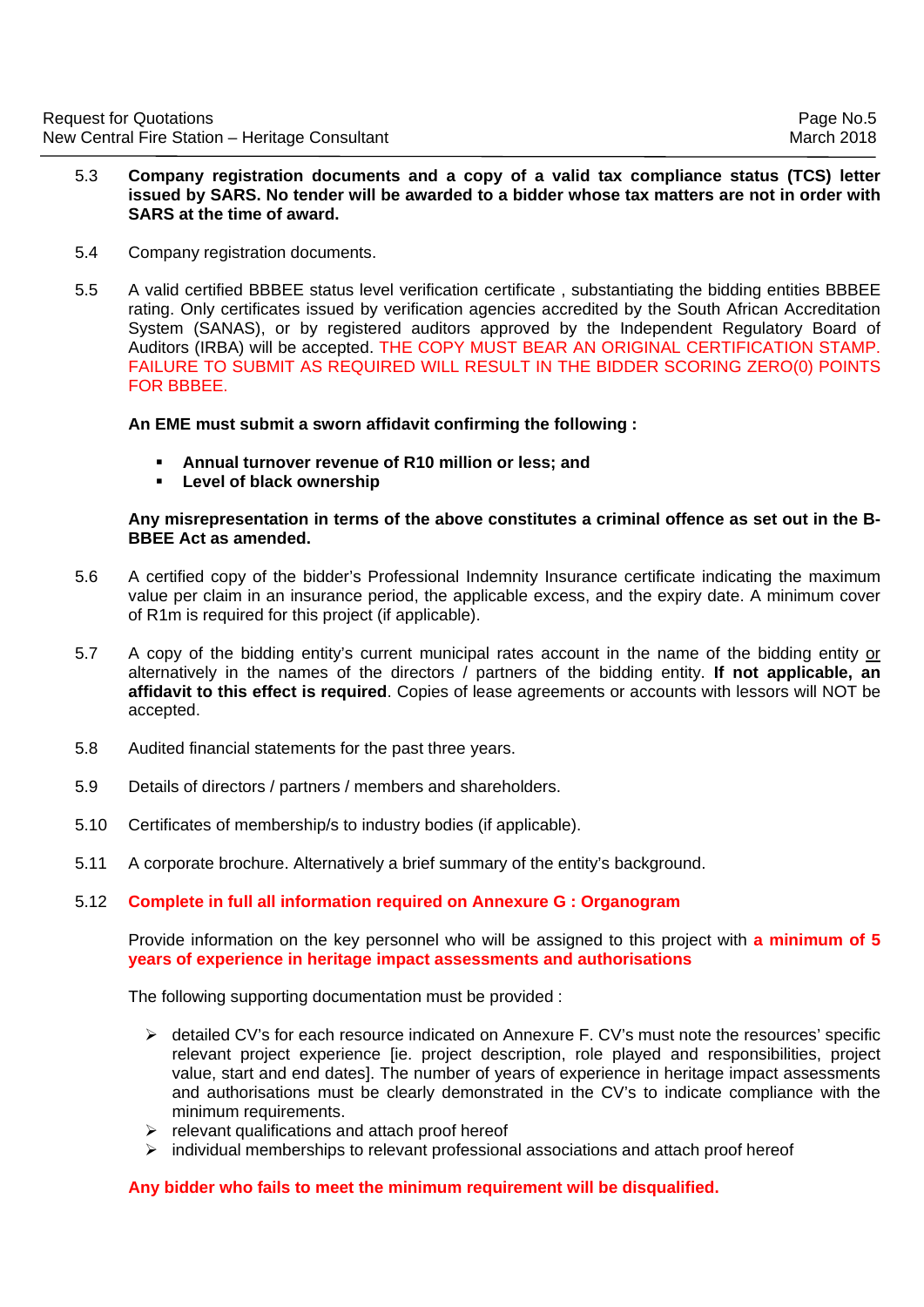## 5.13 **Complete in full all information required on Annexure H : Schedule of Completed Contracts**

List a maximum of 5 projects completed by the bidding entity which demonstrates **a minimum of 5 years of experience in heritage impact assessments and authorisations.**

The following details **must** be included on the schedule:

- $\triangleright$  Description of the project
- $\triangleright$  Service rendered
- $\triangleright$  Name of employer / client and their representative's contact details
- $\triangleright$  Cost of the works (project construction value)
- $\triangleright$  Fee obtained for services
- $\triangleright$  Date of completion

#### **Any bidder who fails meet the minimum requirement will be disqualified.**

- 5.14 A detailed approach and methodology statement wherein the approach to be followed is clearly outlined ie. what are the required authorisations, what applications are required and what are the processes involved for obtaining them. Bidders must also indicate what information will be required from other professionals and / or the client. This section should show the bidder's understanding of the process and input required towards the completion of the required services.
- 5.15 A preliminary programme that identifies key elements and the anticipated duration.
- 5.16 The forms A to F annexed, must be scrutinized, completed in full and submitted together with your quotation.

#### **Failure to comply with the requirements in item 5 may result in tenderers been disqualified.**

#### **Note for consortium and joint ventures**

- The items in item 5 above are to be addressed and completed by **EACH** member of the consortium or joint venture.
- An agreement between all parties of the consortium or joint venture is to accompany the tender submission.
- A lead consultant is to be appointed and noted in the submission.

### **Failure to comply with these conditions may invalidate your offer.**

#### **6. PRICE AND EMPOWERMENT**

Having provided the documentation in 5 above and demonstrated the required experience, the 80/20 Preference Point System will be applied.

This system assigns a score to each tenderer based on the quoted price and on the bidder's BBBEE status. These scores are combined to determine an overall score for the bidder. The bidder with the highest score will be considered for acceptance.

The Preference Point System will be applied as detailed overleaf :

 $\triangleright$  For tenders up to R50 million

• 80 points are assigned to price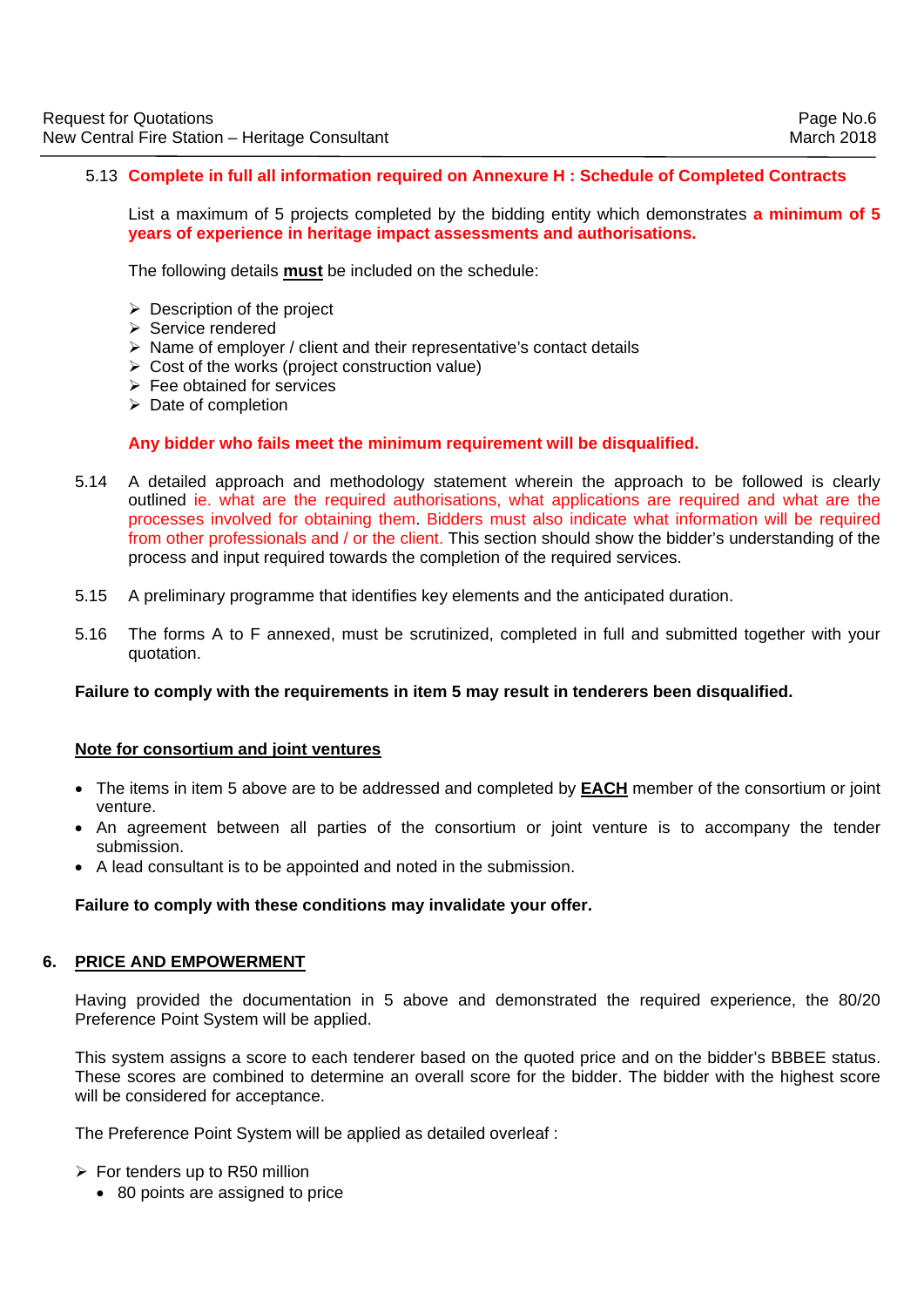- Up to 20 points are assigned to BBBEE status per the table under item 6.1.1
- $\triangleright$  Points scored will be rounded off to the nearest 2 decimal places

#### 6.1.1 Points awarded for BBBEE status level

Points will be awarded for empowerment (BBBEE), in accordance with the Preferential Procurement Regulations 2017 published in Government Gazette No.40553 dated 20 January 2017. The table below is applicable in this regard :

|                                     | <b>Number of Points</b> |
|-------------------------------------|-------------------------|
| <b>B-BBEE Status Level</b>          | Tenders from            |
| Of Contributor                      | R30 000.00 up to        |
|                                     | R50 000 000.00          |
|                                     | 20                      |
| $\mathbf{2}$                        | 18                      |
| 3                                   | 14                      |
|                                     | 12                      |
| 5                                   | 8                       |
| 6                                   | 6                       |
|                                     |                         |
| 8                                   | $\mathbf{2}$            |
| <b>Non-Compliant</b><br>contributor |                         |

#### Notes :

- 6.2.1.1 "B-BBEE status level of contributor" means the B-BBEE status received by a measured entity based on its overall performance using the relevant scorecard contained in the Codes of Good Practice on Black Economic Empowerment, issued in terms of section 9(1) of the Broad-Based Black Economic Empowerment Act ( Act No.53 of 2003).
- 6.2.1.2 Tenderers must submit their valid B-BBEE status level verification certificate , substantiating their B-BBEE rating. Certificates issued by either verification agencies accredited by the South African Accreditation System (SANAS) or by registered auditors approved by the Independent Regulatory Board for Auditors (IRBA) are acceptable. THE COPY MUST BEAR AN ORIGINAL CERTIFICATION STAMP. FAILURE TO SUBMIT AS REQUIRED WILL RESULT IN THE BIDDER SCORING ZERO(0) POINTS FOR BBBEE.
- 6.2.1.3 Bidders with annual total revenue of R5 million or less qualify as exempted and must submit a certificate ; issued by a registered auditor, accounting officer or an accredited verification agency.
- 6.2.1.4 The submission of such certificates must comply with the requirements of instructions and guidelines issued by the National Treasury and be in accordance with notices published by the Department of Trade and Industry in the Government Gazette.
- 6.2.1.5 A trust, consortium or joint venture will qualify for points for their B-BBEE status level as a legal entity, provided that the entity submits their B-BBEE status level certificate.
- 6.2.1.6 A trust, consortium or joint venture will qualify for points for their B-BBEE status level as an unincorporated entity, provided that the entity submits their consolidated B-BBEE scorecard as if they were a group structure and that such a consolidated B-BBEE scorecard is prepared for every separate tender.
- 6.2.1.7 A person will not be awarded points for B-BBEE status level if it is indicated in the tender documents that such a tenderer intends sub-contracting more than 25% of the value of the contract to any other enterprise that does not qualify for at least the points that such a tenderer qualifies for.
- 6.2.1.8 A person awarded a contract will not be permitted to sub-contract more than 25% of the value of the contract to any other enterprise that does not have an equal or higher B-BBEE status level than the person concerned.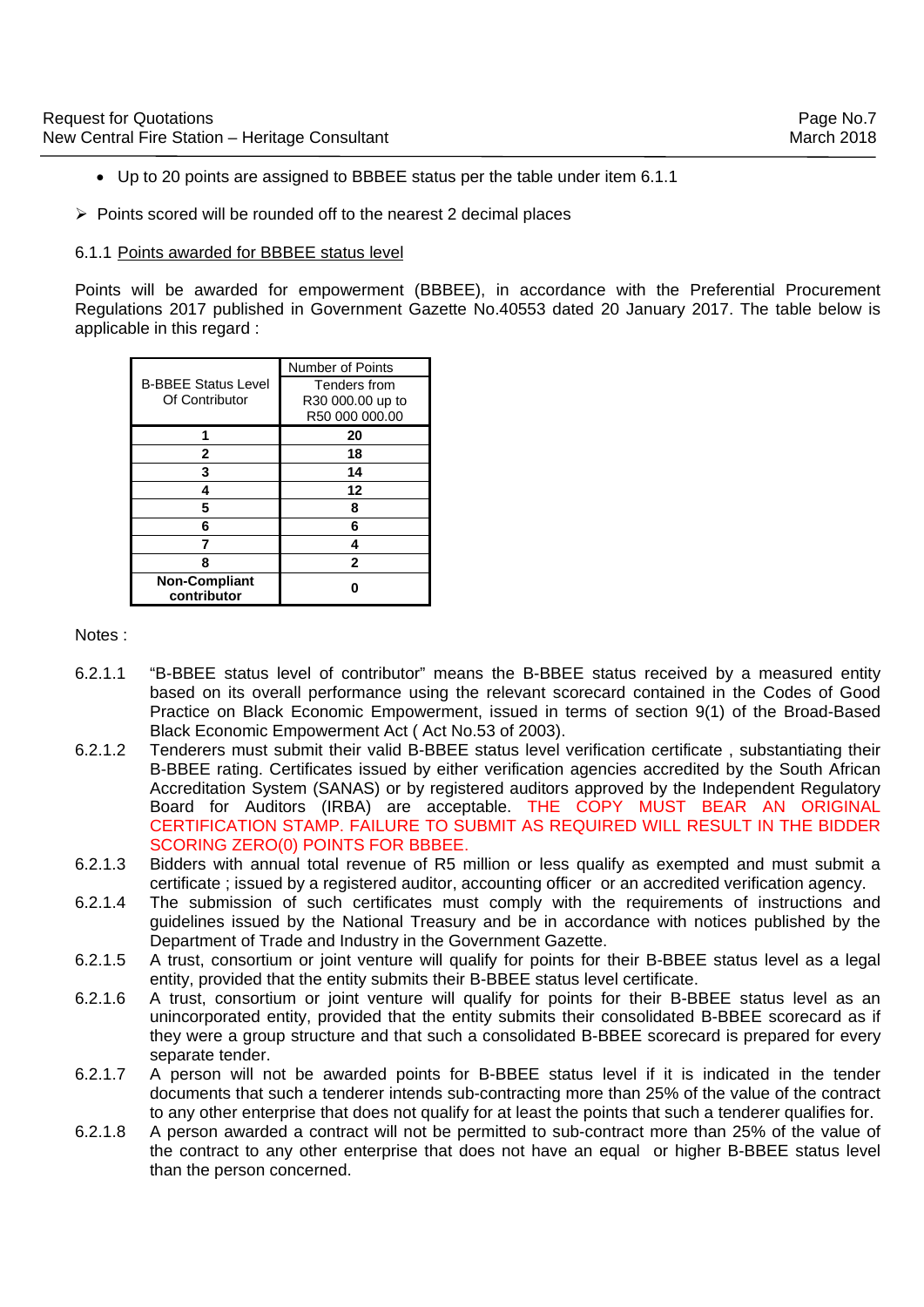## 6.2.2 Formula for scoring tender price

The following formula will be used to calculate the points for price.

$$
P_s = X [1 - (Pt - P_{min})]
$$

**Where** 

 **Pmin** 

**Ps =** Points scored for comparative price of tender under consideration

**P<sub>t</sub>** = Comparative price of tender under consideration

**P<sub>min</sub>** = Comparative price of lowest acceptable tender

**X = Points** assigned to price

## 6.2.3 The total preference points for a tender are calculated with the formula

 $PP = P_s + P_{bee}$  Where

**PP** is the total number of preference points scored by the tenderer **P**<sub>s</sub> is the points scored for the comparative price of the tenderer, and

**P<sub>bee</sub>** is the number of points awarded to the tenderer based on his certified B-BBEE status level

## **7. RISK TOLERANCE**

The JDA has adopted a Risk Tolerance Framework (RTF) which enjoins the JDA to consider its risk exposure to contractors / service providers in terms of the number of contracts awarded to a single contractor / service provider in a particular year. In terms of the Risk Tolerance Framework, the JDA determines the risk exposure as excessive in instances where the value of the contracts are:

- a. The greater of R8 million or four contracts / projects within a particular financial year or
- b. The greater of R12 million or six contracts / projects over two financial years (current year and previous financial year);

A risk analysis shall be undertaken on the bidder with the highest number of points obtained, to determine whether the tenderer does not exceed the JDA's risk framework criteria as stated above. In other words, whether it falls within the ambit of the Risk Tolerance Framework as acceptable.

JDA reserves the right to award a contract to a bidder who has exceeded the threshold as stated above

## **8. CLOSING DATE, TIME AND VENUE FOR SUBMISSIONS**

The words : "**Central Fire Station / Heritage Consultant**" must be written / typed clearly on the envelope.

The envelope must be deposited in the tender box at the **Johannesburg Development Agency, Ground Floor, The Bus Factory, 3 Helen Joseph Street** (formally President Street)**, Newtown** only between the hours of 08H00 and 12H00**.** 

### **The Tender closes at 12h00 on Monday 26 March 2018.**

Envelopes will be stamped on receipt. There will be a public opening of tenders.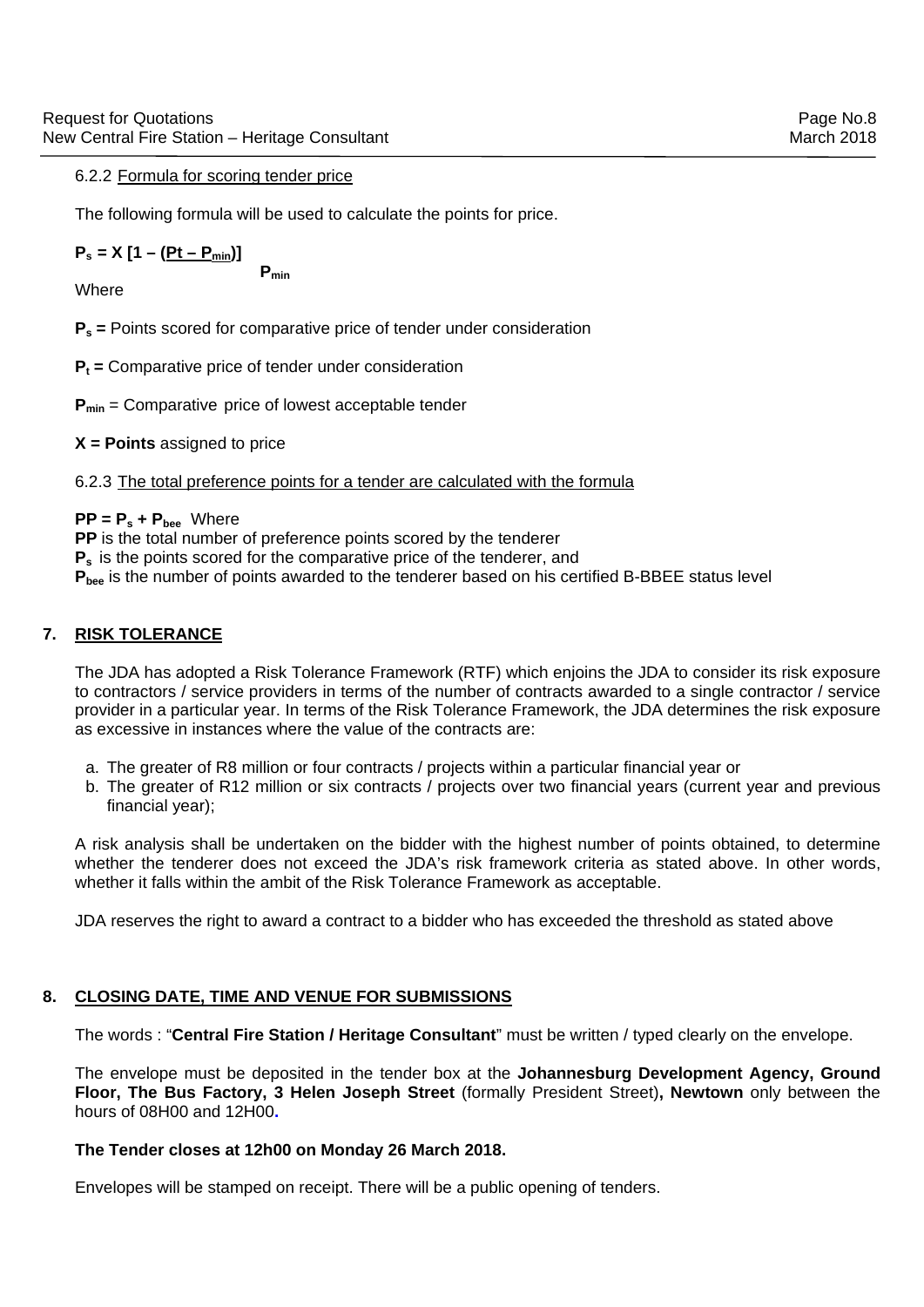## **NO LATE / TELEPHONIC / FAXED / POSTAL TENDERS WILL BE ACCEPTED OR CONSIDERED**.

The Johannesburg Development Agency's selection of qualifying tenders shall be in the Johannesburg Development Agency's sole discretion and shall be final. The Johannesburg Development Agency does not bind itself to accept any particular tender and no correspondence will be entered into.

Queries can be addressed in writing to: Joy Jacobs : jjacobs@jda.org.za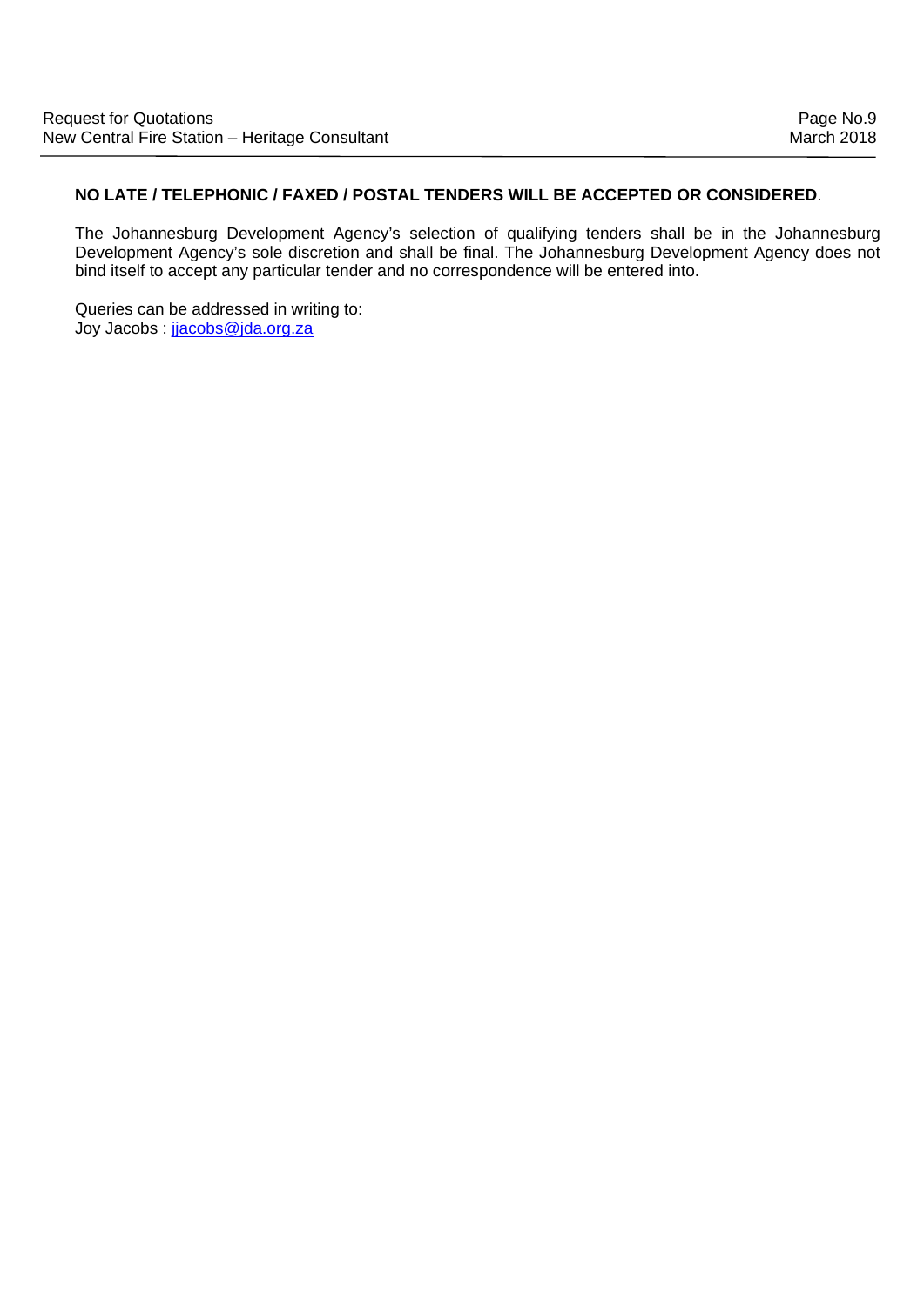## **RE: The channels of reporting fraudulent and Corrupt Activities**

The JDA has a **zero-tolerance approach to Fraud, Theft, Corruption, Maladministration, and Collusion** by suppliers with employees. To reinforce this commitment, we have added more channels to report any Fraudulent and Corrupt activities.

We encourage all people doing business with the Johannesburg Development Agency to report any corrupt or illegal practice.

**Anyone can report fraudulent and corrupt activities through one of the following channels:** 

- **1. Free confidential Ethics Line: 0800 555 836 (24 hour, seven days a week)**
- **2. E-Mail address: fraud@kpmg.co.za**
- **3. Confidential fax line: 0800 200 796**
- **4. Posted free-of-charge to : KPMG Hotpots, BNT371, P O Box 14671, Sinoville, 0129**



Let's join hands to take up the Fight against Fraud and Corruption in our society.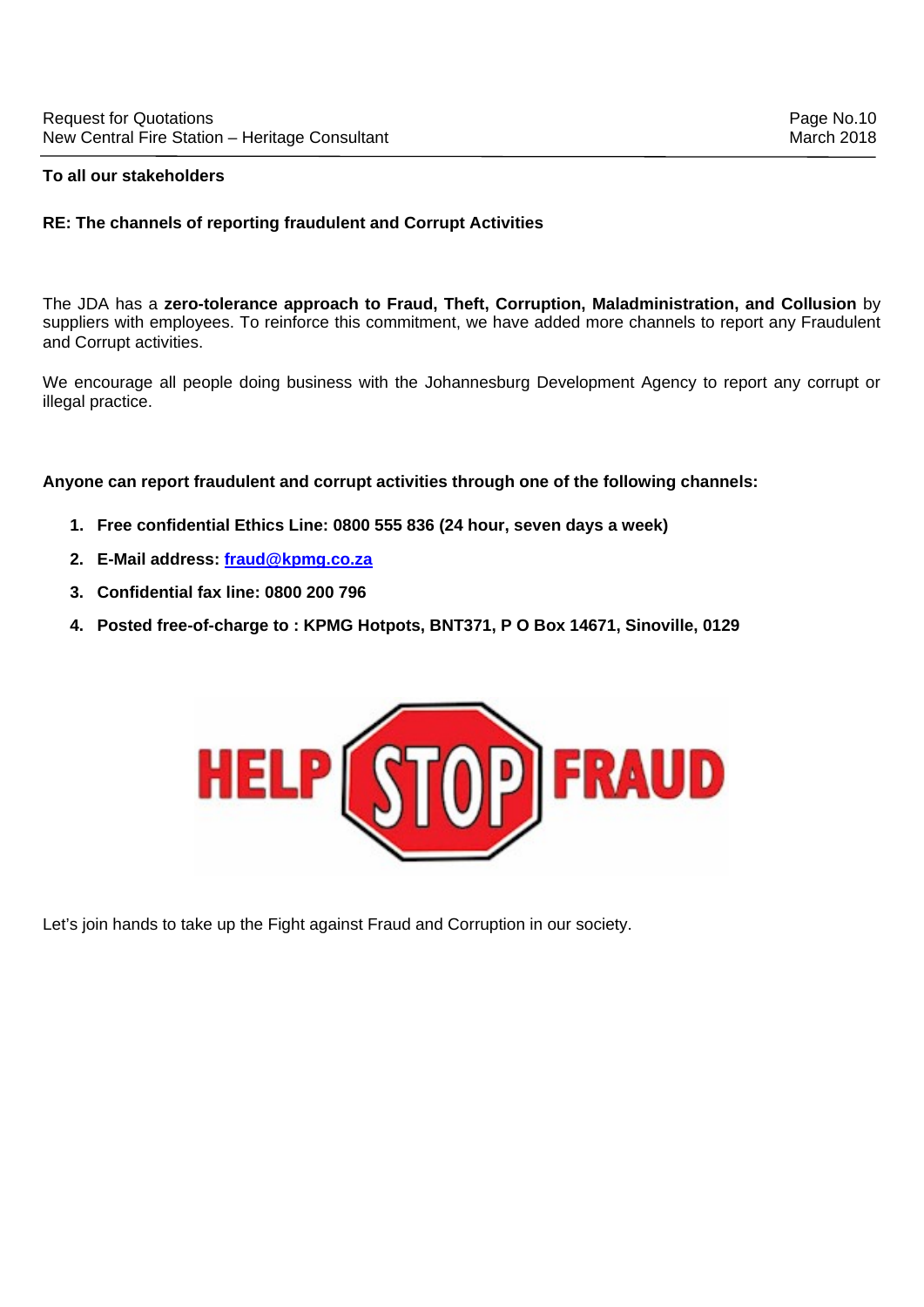## **ANNEXURE A : BUSINESS DECLARATION**

| <b>Tender/RFP Number</b>                                                        |                                                                                                                  |
|---------------------------------------------------------------------------------|------------------------------------------------------------------------------------------------------------------|
| <b>Tender/RFP Description</b>                                                   |                                                                                                                  |
| <b>Name of Company</b>                                                          |                                                                                                                  |
| <b>Contact Person</b>                                                           |                                                                                                                  |
| <b>Postal Address</b>                                                           |                                                                                                                  |
|                                                                                 |                                                                                                                  |
| <b>Physical Address</b>                                                         |                                                                                                                  |
|                                                                                 |                                                                                                                  |
| <b>Telephone Number</b>                                                         |                                                                                                                  |
| <b>Fax Number</b>                                                               |                                                                                                                  |
| <b>Cell Number</b>                                                              |                                                                                                                  |
| <b>E-mail Address</b>                                                           |                                                                                                                  |
| <b>Company/enterprise Income</b><br><b>Tax Reference Number</b><br>partnership) | (Insert personal income tax number if a one person business and personal income tax numbers of all partners if a |
|                                                                                 |                                                                                                                  |
|                                                                                 |                                                                                                                  |
| Type of firm<br>1.                                                              |                                                                                                                  |
| $\Box$ Partnership                                                              |                                                                                                                  |
| $\Box$ One person business/sole trader                                          |                                                                                                                  |
| $\Box$ Close corporation                                                        |                                                                                                                  |
| $\Box$ Public company                                                           |                                                                                                                  |
| $\Box$ Private company                                                          |                                                                                                                  |
| (Tick one box)                                                                  |                                                                                                                  |
|                                                                                 |                                                                                                                  |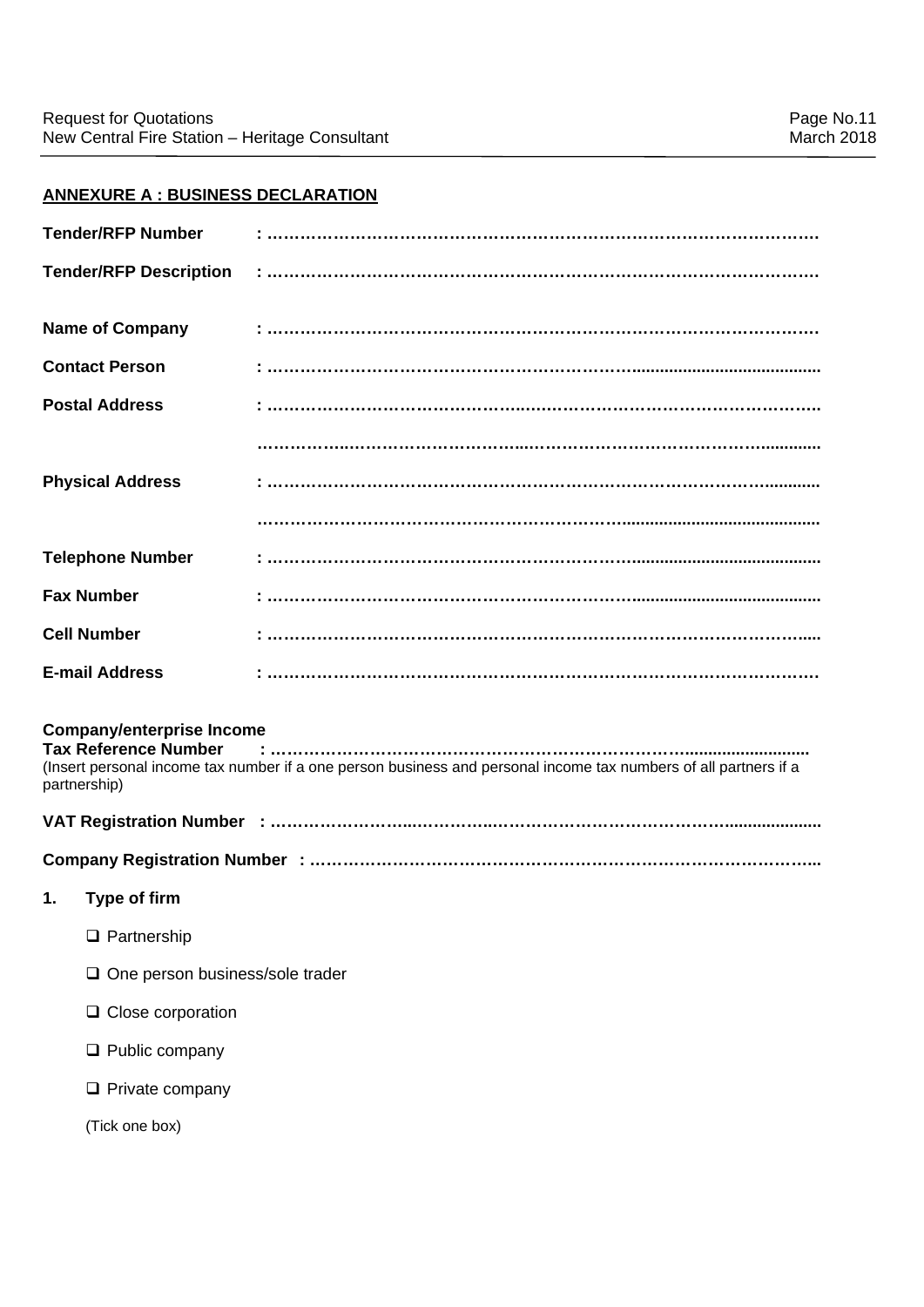## **2. Principal business activities**

| 3. |                                                            |                                                                                                                                                                                     |
|----|------------------------------------------------------------|-------------------------------------------------------------------------------------------------------------------------------------------------------------------------------------|
| 4. |                                                            | Detail all trade associations/professional bodies in which you have membership                                                                                                      |
|    |                                                            |                                                                                                                                                                                     |
|    |                                                            |                                                                                                                                                                                     |
|    |                                                            |                                                                                                                                                                                     |
| 5. | Did the firm exist under a previous name?                  |                                                                                                                                                                                     |
|    | $\Box$ Yes<br>$\square$ No                                 |                                                                                                                                                                                     |
|    | (Tick one box)                                             |                                                                                                                                                                                     |
|    |                                                            |                                                                                                                                                                                     |
| 6. | How many permanent staff members are employed by the firm: |                                                                                                                                                                                     |
|    | <b>Full Time</b>                                           |                                                                                                                                                                                     |
|    | Part Time :                                                |                                                                                                                                                                                     |
| 7. |                                                            | In the case of a firm which renders services for different disciplines, how many permanent staff<br>members are employed by the firm in the discipline for which you are tendering: |
|    | <b>Full Time</b>                                           |                                                                                                                                                                                     |
|    | Part Time :                                                |                                                                                                                                                                                     |
| 8. |                                                            | What is the enterprise's annual turnover for the last two years and what is the estimated turnover of<br>current commitments from 1 July 2015 to 30 June 2017 (excl. VAT):          |
|    | R                                                          | Year                                                                                                                                                                                |
|    | R                                                          | Year                                                                                                                                                                                |
|    | R                                                          | Year                                                                                                                                                                                |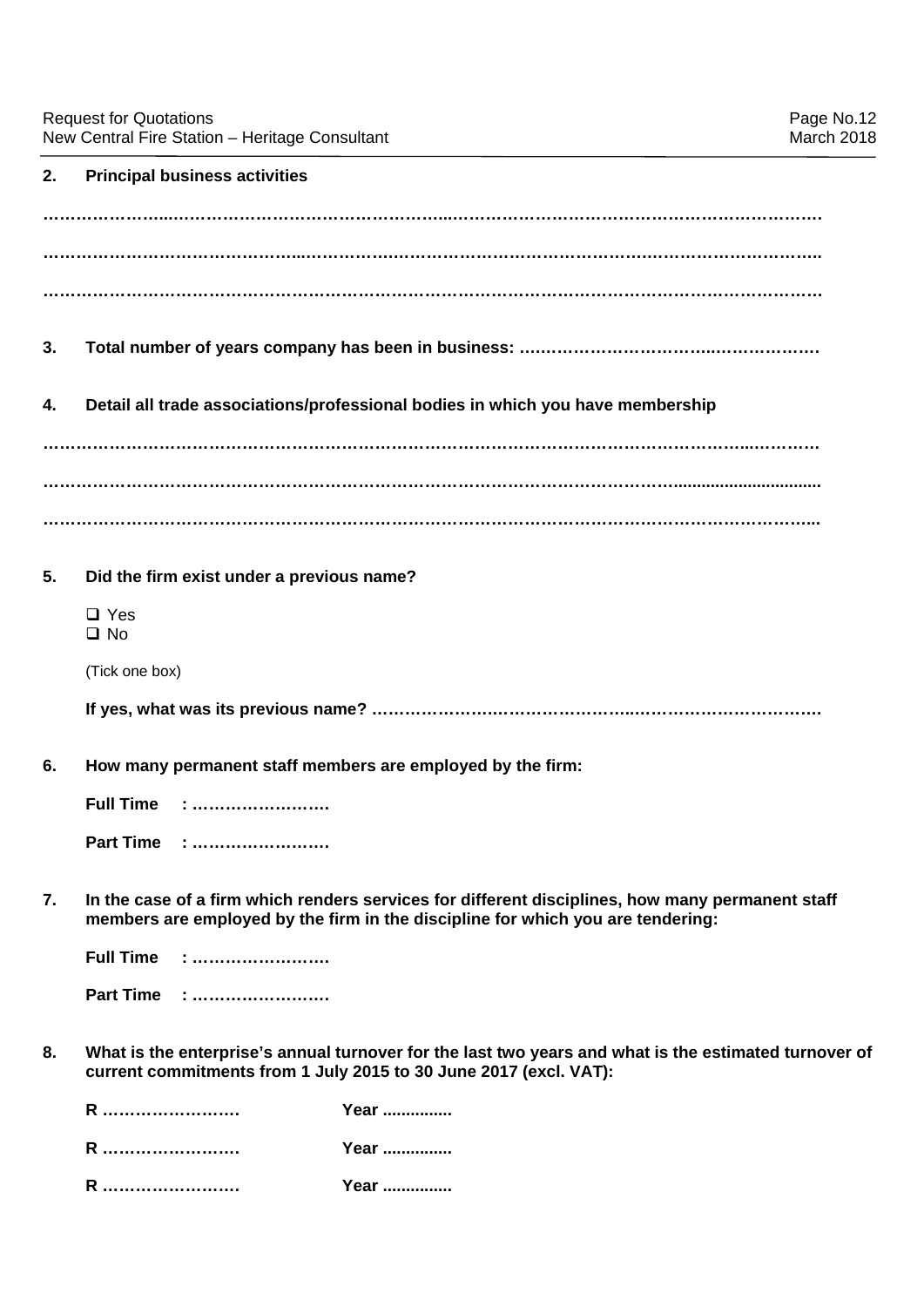## **9. List all contracts which your company is engaged in and have not yet completed:**

| <b>CONTRACT</b><br><b>DESCRIPTION</b> | <b>LOCATION</b> | <b>COMPANY/</b><br><b>EMPLOYER</b> | <b>PROJECT</b><br><b>VALUE</b> | <b>ESTIMATED</b><br><b>FEES</b> | <b>EXPECTED</b><br><b>COMPLETION</b><br>(MONTH &<br>YEAR) |
|---------------------------------------|-----------------|------------------------------------|--------------------------------|---------------------------------|-----------------------------------------------------------|
|                                       |                 |                                    |                                |                                 |                                                           |
|                                       |                 |                                    |                                |                                 |                                                           |
|                                       |                 |                                    |                                |                                 |                                                           |
|                                       |                 |                                    |                                |                                 |                                                           |
|                                       |                 |                                    |                                |                                 |                                                           |
|                                       |                 |                                    |                                |                                 |                                                           |
|                                       |                 |                                    |                                |                                 |                                                           |
|                                       |                 |                                    |                                |                                 |                                                           |
|                                       |                 |                                    |                                |                                 |                                                           |
|                                       |                 |                                    |                                |                                 |                                                           |

## **10. Banking details**

I/We hereby request and authorise you to pay any amounts which may accrue to me/us to the credit of my/our account with the mentioned bank.

I/We understand that the credit transfers hereby authorised will be processed by computer through a system known as the *"ACB Electronic Fund Transfer Service"* and

I/We also understand that no additional advice of payment will be provided by my/our bank, but details of each payment will be printed on my/our bank statement or any accompanying voucher.

This authority may be cancelled by me/us giving **30 days** notice in writing.

| <b>BANK</b>            |  |
|------------------------|--|
| <b>BRANCH</b>          |  |
| <b>BRANCH CODE</b>     |  |
| <b>ACCOUNT NUMBER</b>  |  |
| <b>ACCOUNT HOLDER</b>  |  |
| <b>TYPE OF ACCOUNT</b> |  |
| <b>CONTACT PERSON</b>  |  |
| <b>CONTACT NUMBER</b>  |  |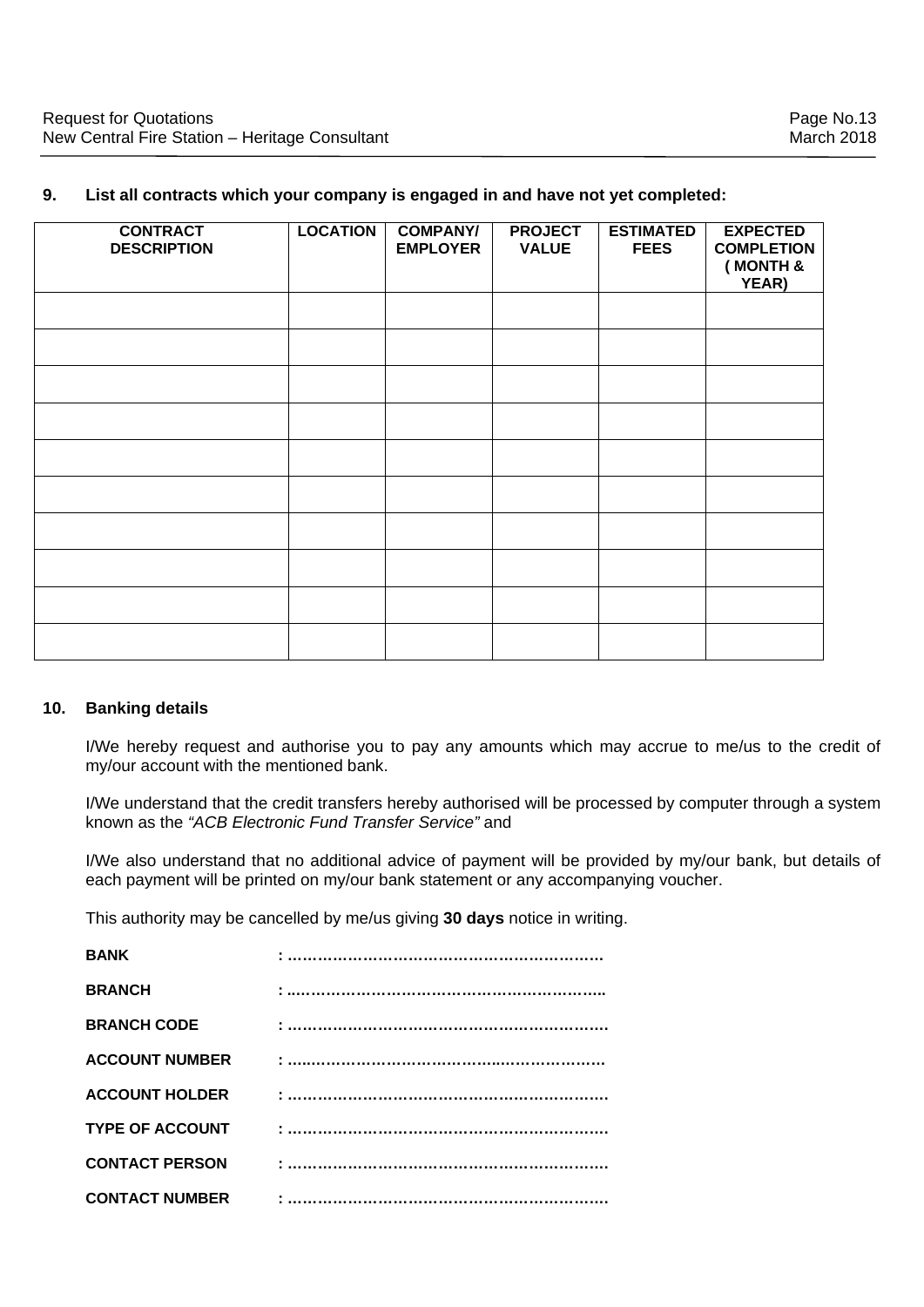#### *PLEASE INCLUDE AN ORIGINAL SIGNED AND STAMPED LETTER FROM THE BANK CONFIRMING THE COMPNAY'S BANKING DETAILS. NOTE THAT PHOTOSTAT COPIES AND LETTERS BEARING ELECTRONIC SIGNATURES WILL NOT BE ACCEPTABLE.*

**The undersigned, who warrants that he/she is duly authorised to do so on behalf of the company, affirms that the information furnished in response to this request for proposal is true and correct :** 

| <b>SIGNATURE</b>    |                 |
|---------------------|-----------------|
| <b>NAME IN FULL</b> | <b>CAPACITY</b> |
|                     |                 |
|                     |                 |

**DATE : …………………………………………………………………...………** 

**COMPANY STAMP**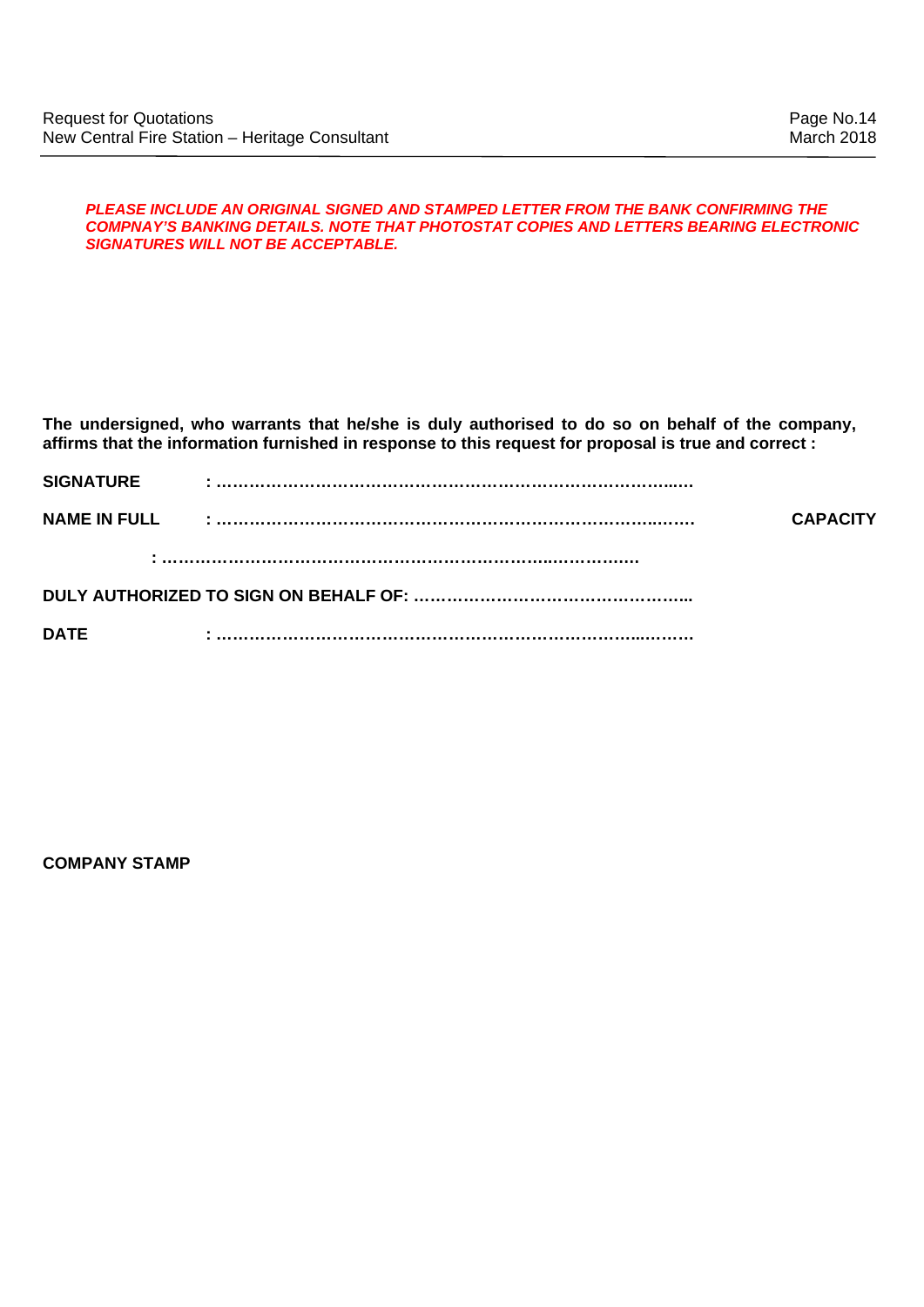## **ANNEXURE B : DECLARATION OF INTEREST**

- 1. No bid will be accepted from persons in the service of the state\*.
- 2. Any person, having a kinship with persons in the service of the state, including a blood relationship, may make an offer or offers in terms of this invitation to bid. In view of possible allegations of favouritism, should the resulting bid, or part thereof, be awarded to persons connected with or related to persons in service of the state, it is required that the bidder or their authorised representative declare their position in relation to the evaluating/adjudicating authority.

3. In order to give effect to the above, the following questionnaire must be completed and submitted with the bid.

| 3.1  |                                                                                                                                                                         |        |
|------|-------------------------------------------------------------------------------------------------------------------------------------------------------------------------|--------|
| 3.2  |                                                                                                                                                                         |        |
| 3.3  |                                                                                                                                                                         |        |
| 3.4  |                                                                                                                                                                         |        |
| 3.5  |                                                                                                                                                                         |        |
| 3.6  |                                                                                                                                                                         |        |
| 3.7  | The names of all directors / trustees / shareholders / members, their individual identity numbers and state employee<br>numbers must be indicated in paragraph 4 below. |        |
| 3.8  | Are you presently in the service of the state*                                                                                                                          | YES/NO |
|      | If yes, furnish particulars                                                                                                                                             |        |
|      |                                                                                                                                                                         |        |
|      |                                                                                                                                                                         |        |
| 3.9  | Have you been in the service of the state for the past twelve months?                                                                                                   | YES/NO |
|      | If yes, furnish particulars                                                                                                                                             |        |
|      |                                                                                                                                                                         |        |
|      |                                                                                                                                                                         |        |
| 3.10 | Do you, have any relationship (family, friend, other) with persons in the service of the state and who may be involved with                                             |        |

the evaluation and or adjudication of this bid? **YES / NO**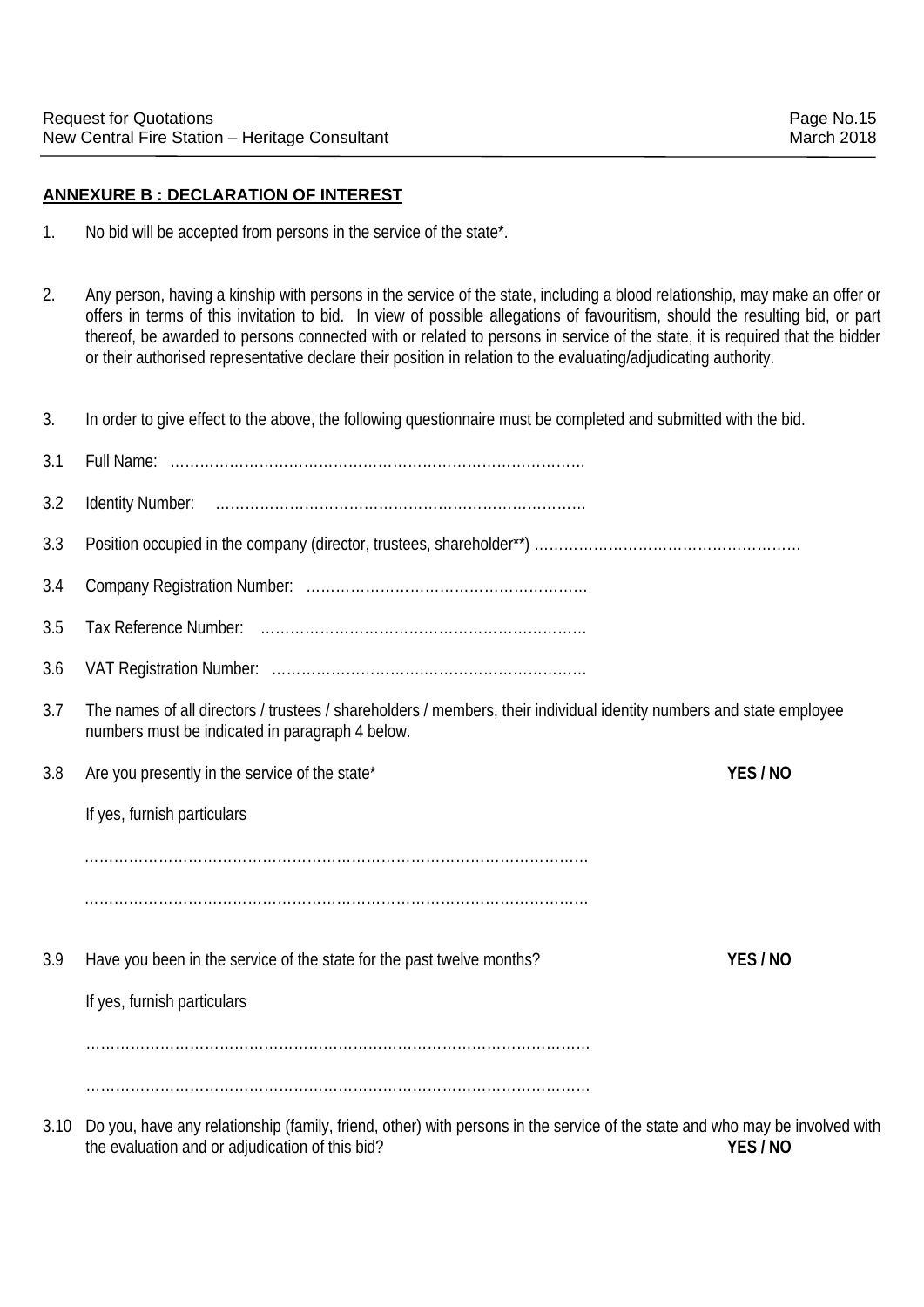If yes, furnish particulars

 ………………………………………………………………………………………… ………………………………………………………………………………………… 3.11 Are you, aware of any relationship (family, friend, other) between any other bidder and any persons in the service of the state who may be involved with the evaluation and or adjudication of this bid? **YES / NO** If yes, furnish particulars ………………………………………………………………………………………… ………………………………………………………………………………………… 3.12 Are any of the company's directors, trustees, managers, principle shareholders or stakeholders in service of the state? **YES / NO** If yes, furnish particulars ………………………………………………………………………………………… ………………………………………………………………………………………… 3.13 Are any spouse, child or parent of the company's directors, trustees, managers, principle shareholders or stakeholders in service of the state? **YES / NO** If yes, furnish particulars ………………………………………………………………………………………… ………………………………………………………………………………………… 3.14 Do you or any of the directors, trustees, managers, principle shareholders or stakeholders of this company have any interest in any other related companies or businesses whether or not they are bidding for this contract? **YES / NO**  If yes, furnish particulars ………………………………………………………………………………………… …………………………………………………………………………………………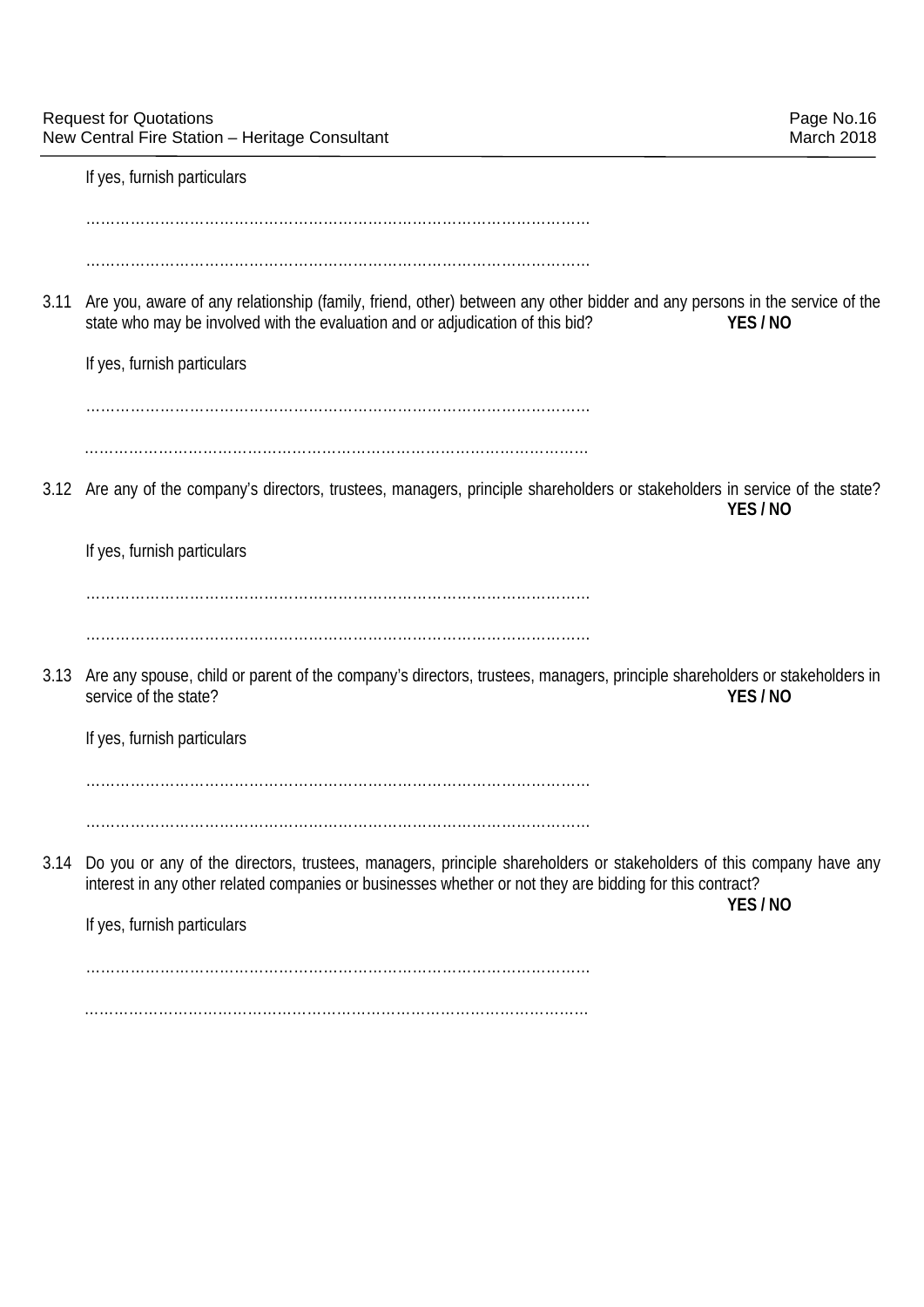4. Full details of directors / trustees / members / shareholders.

| <b>FULL NAME</b> | <b>IDENTITY NUMBER</b> | STATE EMPLOYEE NUMBER |
|------------------|------------------------|-----------------------|
|                  |                        |                       |
|                  |                        |                       |
|                  |                        |                       |
|                  |                        |                       |
|                  |                        |                       |
|                  |                        |                       |
|                  |                        |                       |
|                  |                        |                       |
|                  |                        |                       |

## **CERTIFICATION**

## **I, THE UNDERSIGNED (FULL NAME**) …………………………………………………………………...……………………

**CERTIFY THAT THE INFORMATION FURNISHED ON THIS DECLARATION FORM IS TRUE AND CORRECT.** 

**I ACCEPT THAT, IN ADDITION TO CANCELLATION OF A CONTRACT, ACTION MAY BE TAKEN AGAINST ME SHOULD THIS DECLARATION PROVE TO BE FALSE.** 

| Signature |  |  |
|-----------|--|--|

…………………………………………………….. ……………………………………………………..…….. Position

|                | . |
|----------------|---|
| Name of Bidder |   |

……………………………………………………. ………………………………….

- MSCM Regulations: "in the service of the state" means to be
	- (a) a member of  $-$ 
		- (i) any municipal council;
		- (ii) any provincial legislature; or
		- (iii) the national Assembly or the national Council of provinces;
	- (b) a member of the board of directors of any municipal entity;
	- (c) an official of any municipality or municipal entity;
	- (d) an employee of any national or provincial department, national or provincial public entity or constitutional institution within the meaning of the Public Finance Management Act, 1999 (Act No.1 of 1999);
	- (e) a member of the accounting authority of any national or provincial public entity; or
	- (f) an employee of Parliament or a provincial legislature.
- \*\* "Stakeholder' means a person who owns shares in the company and is actively involved in the management of the company or business and exercises control over the company.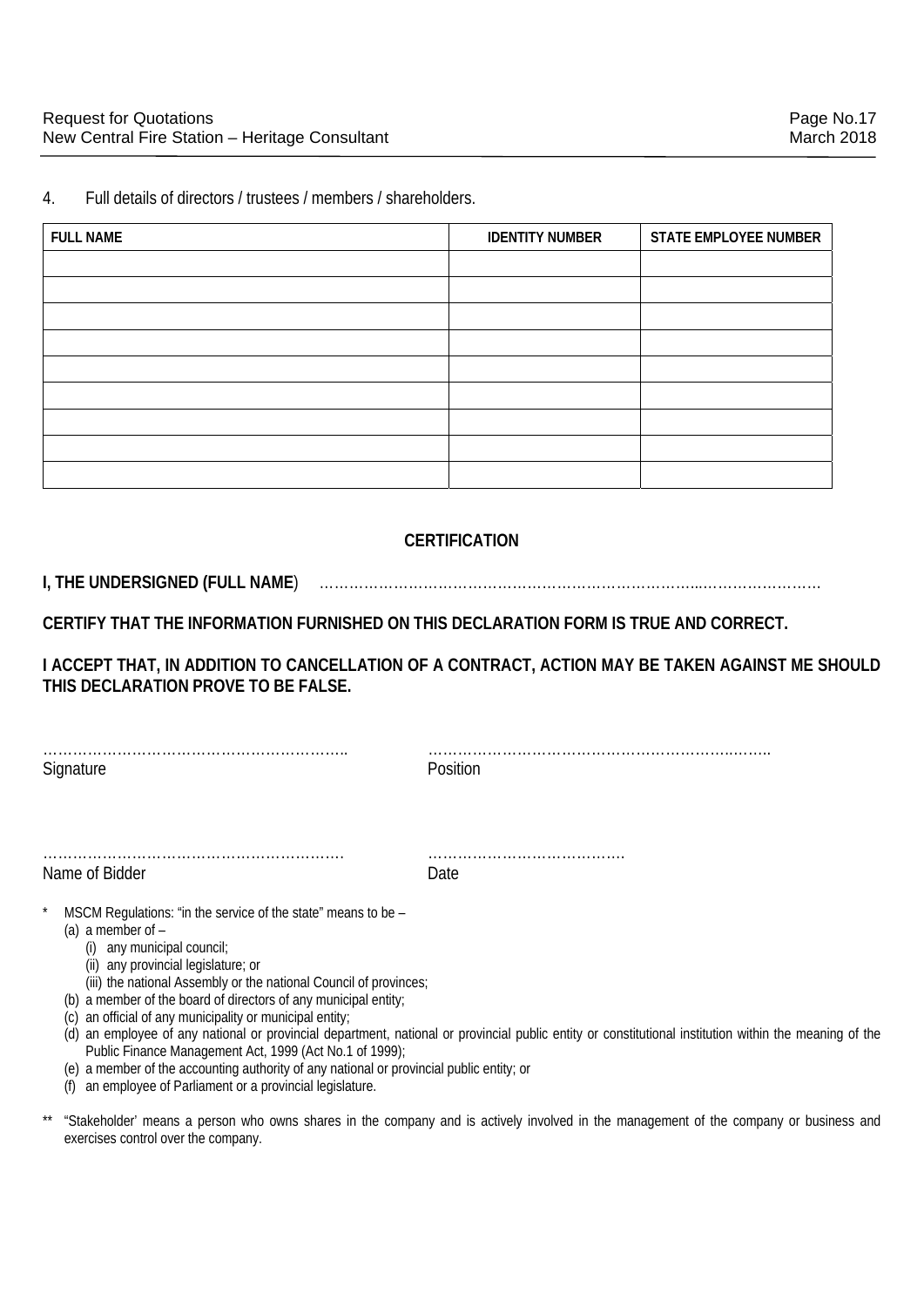## **ANNEXURE C : DECLARATION OF BIDDER'S PAST SUPPLY CHAIN MANAGEMENT PRACTICES**

- 1 This Municipal Bidding Document must form part of all bids invited.
- 2 It serves as a declaration to be used by municipalities and municipal entities in ensuring that when goods and services are being procured, all reasonable steps are taken to combat the abuse of the supply chain management system.
- 3 The bid of any bidder may be rejected if that bidder, or any of its directors have:
	- a. abused the municipality's / municipal entity's supply chain management system or committed any improper conduct in relation to such system;
	- b. been convicted for fraud or corruption during the past five years;
	- c. willfully neglected, reneged on or failed to comply with any government, municipal or other public sector contract during the past five years; or
	- d. been listed in the Register for Tender Defaulters in terms of section 29 of the Prevention and Combating of Corrupt Activities Act (No 12 of 2004).
- 4 In order to give effect to the above, the following questionnaire must be completed and submitted with the bid.

| <b>Item</b> | <b>Question</b>                                                                                                                                                                                                                                                                                                                                                                                                                                   | Yes | N <sub>0</sub> |
|-------------|---------------------------------------------------------------------------------------------------------------------------------------------------------------------------------------------------------------------------------------------------------------------------------------------------------------------------------------------------------------------------------------------------------------------------------------------------|-----|----------------|
| 4.1         | Is the bidder or any of its directors listed on the National Treasury's database<br>as a company or person prohibited from doing business with the public<br>sector?                                                                                                                                                                                                                                                                              | Yes | <b>No</b>      |
|             | (Companies or persons who are listed on this database were informed in<br>writing of this restriction by the National Treasury after the audi alteram<br>partem rule was applied).                                                                                                                                                                                                                                                                |     |                |
| 4.1.1       | If so, furnish particulars:                                                                                                                                                                                                                                                                                                                                                                                                                       |     |                |
| 4.2         | Is the bidder or any of its directors listed on the Register for Tender Defaulters<br>in terms of section 29 of the Prevention and Combating of Corrupt Activities<br>Act (No 12 of 2004)?<br>(To access this Register enter the National Treasury's website,<br>www.treasury.gov.za, click on the icon "Register for Tender Defaulters"<br>or submit your written request for a hard copy of the Register to<br>facsimile number (012) 3265445). | Yes | No             |
| 4.2.1       | If so, furnish particulars:                                                                                                                                                                                                                                                                                                                                                                                                                       |     |                |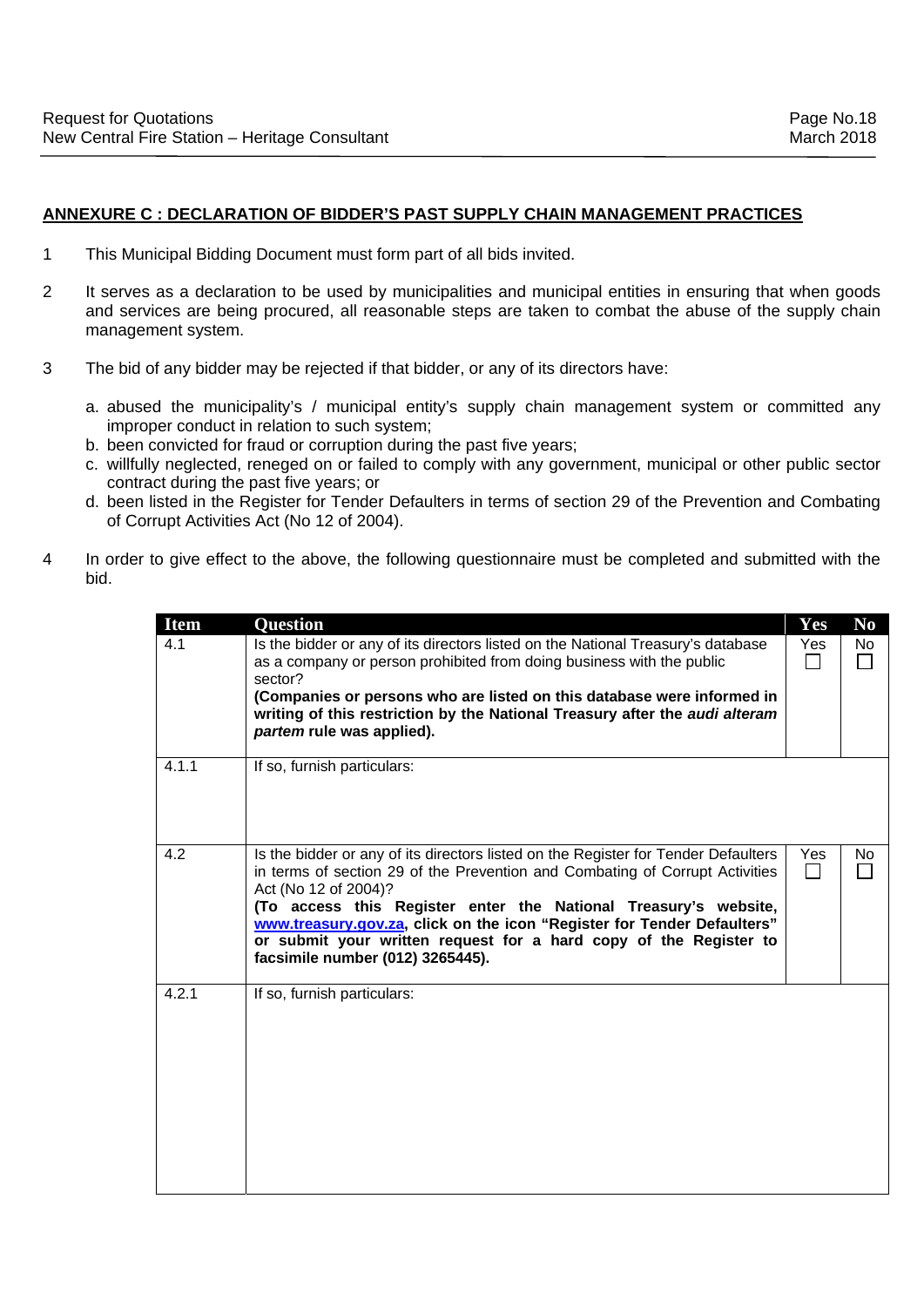| <b>Item</b> | <b>Question</b>                                                                                                                                                                                                                              | Yes | N <sub>0</sub> |
|-------------|----------------------------------------------------------------------------------------------------------------------------------------------------------------------------------------------------------------------------------------------|-----|----------------|
| 4.3         | Was the bidder or any of its directors convicted by a court of law (including a<br>court of law outside the Republic of South Africa) for fraud or corruption during<br>the past five years?                                                 | Yes | No             |
| 4.3.1       | If so, furnish particulars:                                                                                                                                                                                                                  |     |                |
| 4.4         | Does the bidder or any of its directors owe any municipal rates and taxes or<br>municipal charges to the municipality / municipal entity, or to any other<br>municipality / municipal entity, that is in arrears for more than three months? | Yes | No.            |
| 4.4.1       | If so, furnish particulars:                                                                                                                                                                                                                  |     |                |
| 4.5         | Was any contract between the bidder and the municipality / municipal entity or<br>any other organ of state terminated during the past five years on account of<br>failure to perform on or comply with the contract?                         | Yes | No.            |
| 4.7.1       | If so, furnish particulars:                                                                                                                                                                                                                  |     |                |

## **CERTIFICATION**

**I, THE UNDERSIGNED (FULL NAME**) …………………………………………………………………...……………………

**CERTIFY THAT THE INFORMATION FURNISHED ON THIS DECLARATION FORM IS TRUE AND CORRECT.** 

**I ACCEPT THAT, IN ADDITION TO CANCELLATION OF A CONTRACT, ACTION MAY BE TAKEN AGAINST ME SHOULD THIS DECLARATION PROVE TO BE FALSE.** 

| Signature      | Position |
|----------------|----------|
|                |          |
|                |          |
| Name of Bidder | 7ate     |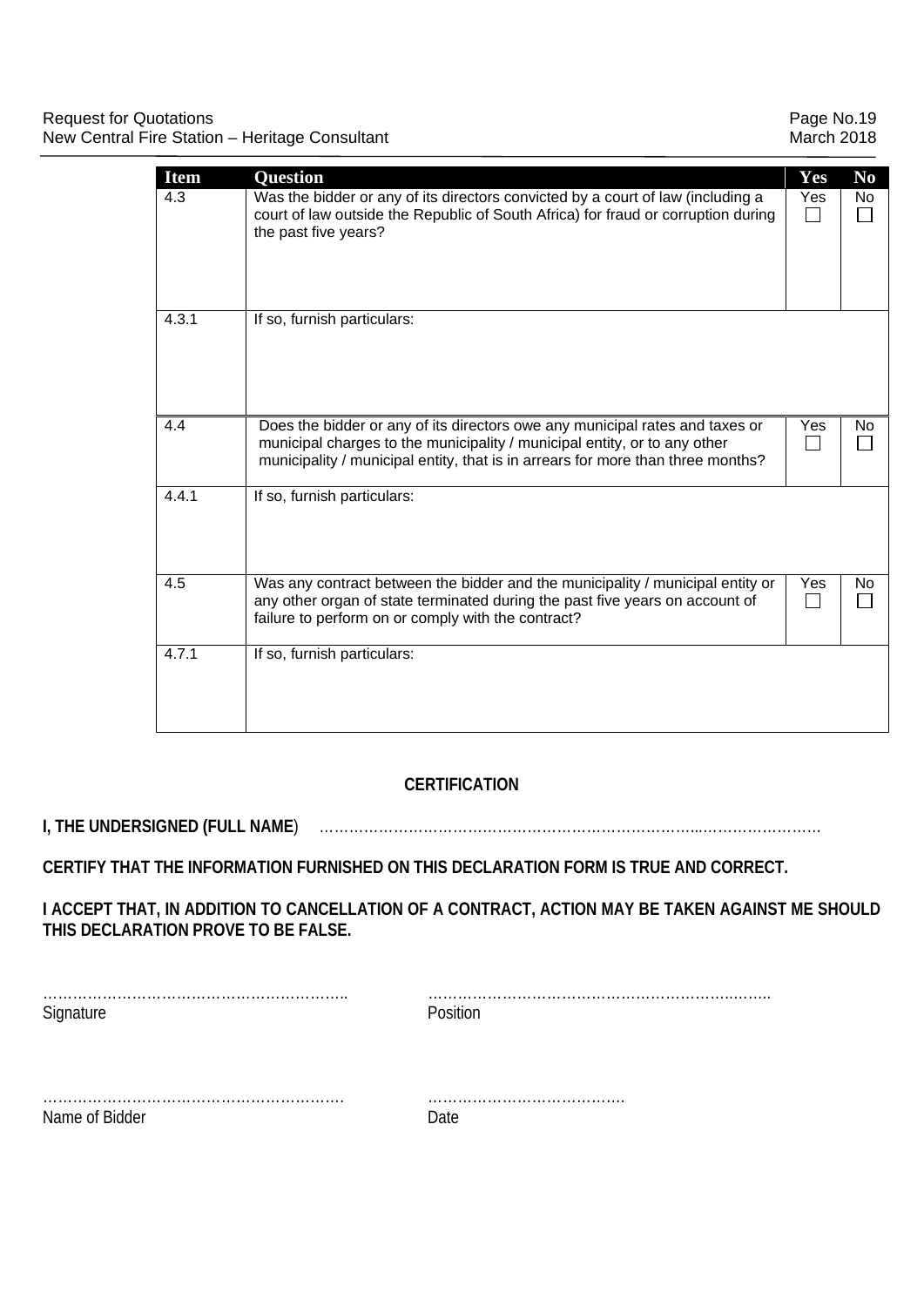**EMPLOYER CONSULTING ENGINEERNATURE OF WORK COMPLETED** 

(In the event of insufficient space, kindly attach documentation)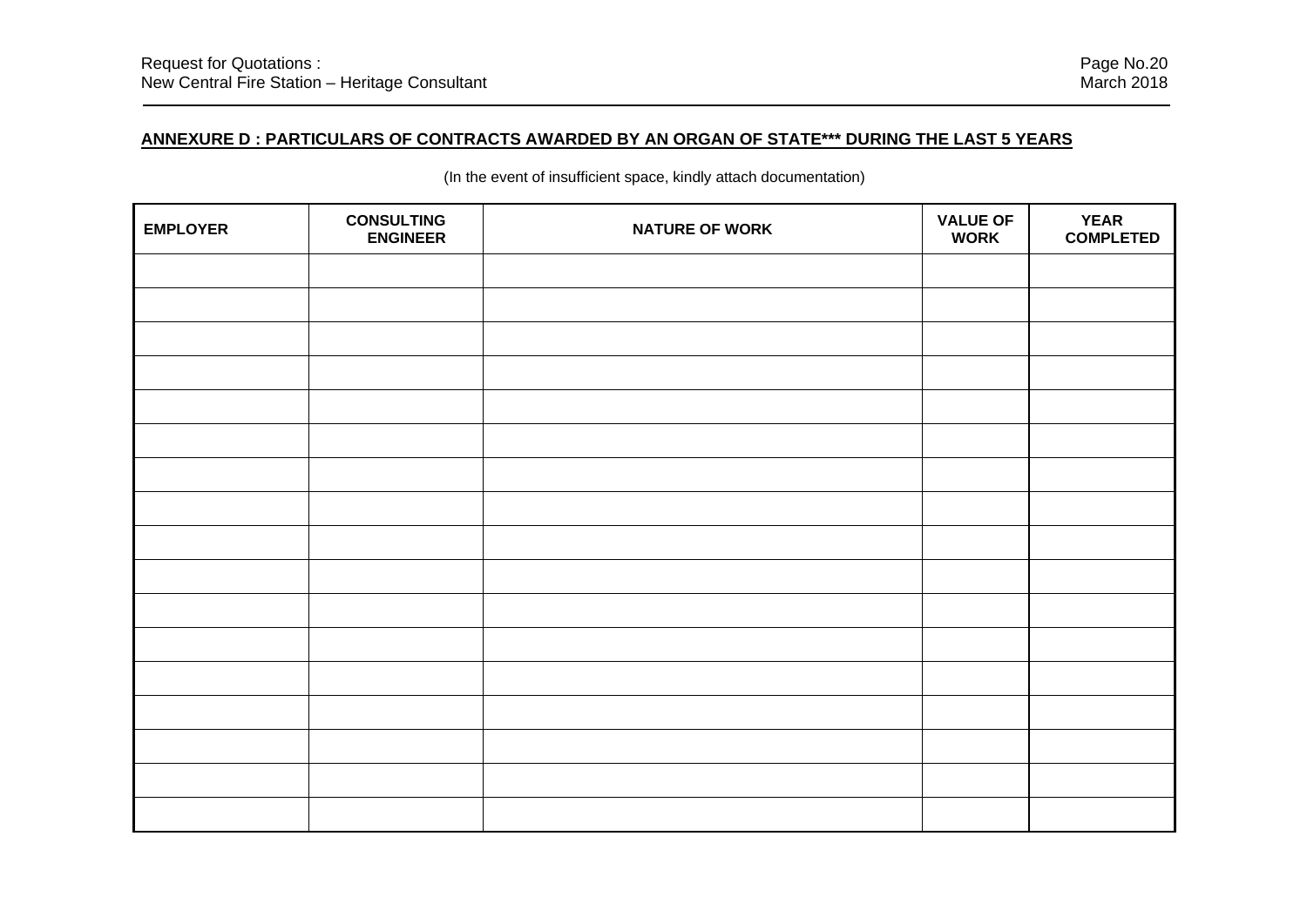## ANNEXURE D : PARTICULARS OF CONTRACTS AWARDED BY AN ORGAN OF STATE\*\*\* DURING THE LAST 5 YEARS cont.

| <b>EMPLOYER</b> | <b>CONSULTING</b><br><b>ENGINEER</b> | <b>NATURE OF WORK</b> | <b>VALUE OF</b><br><b>WORK</b> | <b>YEAR</b><br><b>COMPLETED</b> |
|-----------------|--------------------------------------|-----------------------|--------------------------------|---------------------------------|
|                 |                                      |                       |                                |                                 |
|                 |                                      |                       |                                |                                 |
|                 |                                      |                       |                                |                                 |
|                 |                                      |                       |                                |                                 |
|                 |                                      |                       |                                |                                 |
|                 |                                      |                       |                                |                                 |
|                 |                                      |                       |                                |                                 |

**\*\*\* Organ of State means-** 

- ٠ a) a national or provincial department:
- ٠ b) a municipality;
- ٠ c) a constitutional institution defined in the Public Finance Management Act, 1999 (Act No. 1 of 1999);
- ٠ d) Parliament;
- ٠ e) a provincial legislature;
- ٠ f) any other institution or category of institutions included in the definition of "organ of state" in section 239 of the Constitution and recognised by the Minister by notice in the *Government Gazette* as an institution or category of institutions to which this Act applies

Signature Position *(of person authorised to sign on behalf of the organisation)*

…………………………………………………….. .……………………………………………………..……..

……………………………………………………. ………………………………….

Name of Bidder **Date**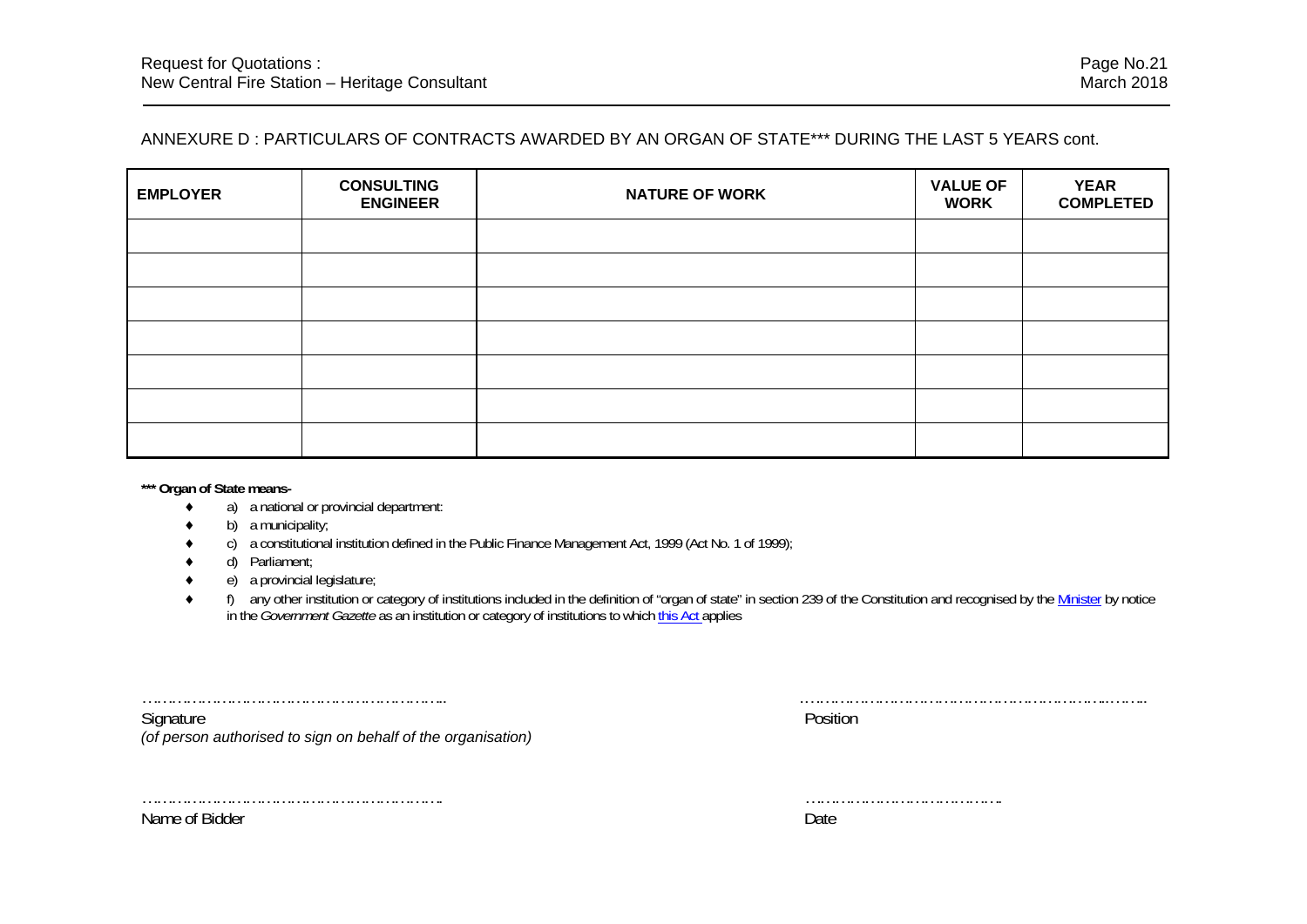## **ANNEXURE E : CERTIFICATE OF INDEPENDENT BID DETERMINATION**

I, the undersigned, in submitting the accompanying bid:

*Heritage consulting services for the Central Fire Station Project* 

in response to the invitation for the bid made by:

### *Johannesburg Development Agency*

do hereby make the following statements that I certify to be true and complete in every respect:

I certify, on behalf of:

(Name of Bidder)

1. I have read and I understand the contents of this Certificate;

- 2. I understand that the accompanying bid will be disqualified if this Certificate is found not to be true and complete in every respect;
- 3. I am authorized by the bidder to sign this Certificate, and to submit the accompanying bid, on behalf of the bidder;
- 4. Each person whose signature appears on the accompanying bid has been authorized by the bidder to determine the terms of, and to sign, the bid, on behalf of the bidder;
- 5. For the purposes of this Certificate and the accompanying bid, I understand that the word "competitor" shall include any individual or organization, other than the bidder, whether or not affiliated with the bidder, who:
	- (a) has been requested to submit a bid in response to this bid invitation;
	- (b) could potentially submit a bid in response to this bid invitation, based on their qualifications, abilities or experience; and
	- (c) provides the same goods and services as the bidder and/or is in the same line of business as the bidder
- 6. The bidder has arrived at the accompanying bid independently from, and without consultation, communication, agreement or arrangement with any competitor. However communication between partners in a joint venture or consortium will not be construed as collusive bidding.
- 7. In particular, without limiting the generality of paragraph 6 above, there has been no consultation, communication, agreement or arrangement with any competitor regarding:
	- (a) prices;
	- (b) geographical area where product or service will be rendered (market allocation);
	- (c) methods, factors or formulas used to calculate prices;
	- (d) the intention or decision to submit or not to submit a bid;

\_\_\_\_\_\_\_\_\_\_\_\_\_\_\_\_\_\_\_\_\_\_\_\_\_\_\_\_\_\_\_\_\_\_\_\_\_\_\_\_\_\_\_\_\_\_\_\_\_\_\_\_\_\_\_\_\_\_\_\_\_\_\_\_\_\_\_\_\_\_\_\_\_\_\_\_\_\_\_\_\_that: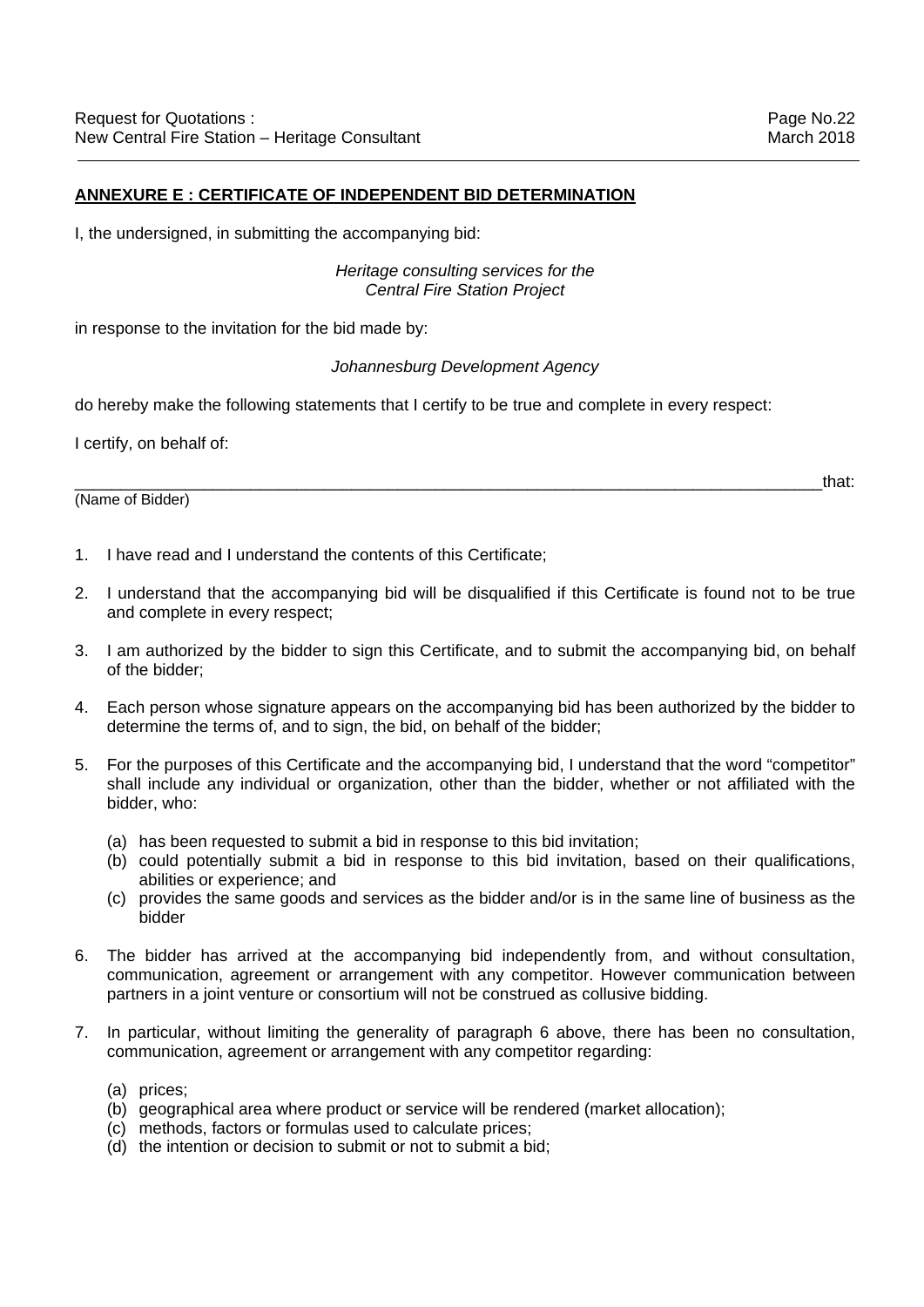- (e) the submission of a bid which does not meet the specifications and conditions of the bid; or
- (f) bidding with the intention not to win the bid.
- 8. In addition, there have been no consultations, communications, agreements or arrangements with any competitor regarding the quality, quantity, specifications and conditions or delivery particulars of the products or services to which this bid invitation relates.
- 9. The terms of the accompanying bid have not been, and will not be, disclosed by the bidder, directly or indirectly, to any competitor, prior to the date and time of the official bid opening or of the awarding of the contract.
- 10. I am aware that, in addition and without prejudice to any other remedy provided to combat any restrictive practices related to bids and contracts, bids that are suspicious will be reported to the Competition Commission for investigation and possible imposition of administrative penalties in terms of section 59 of the Competition Act No. 89 of 1998 and or may be reported to the National Prosecuting Authority (NPA) for criminal investigation and or may be restricted from conducting business with the public sector for a period not exceeding ten (10) years in terms of the Prevention and Combating of Corrupt Activities Act No. 12 of 2004 or any other applicable legislation.

| Signature      | Position |
|----------------|----------|
|                |          |
| Name of Bidder | Date     |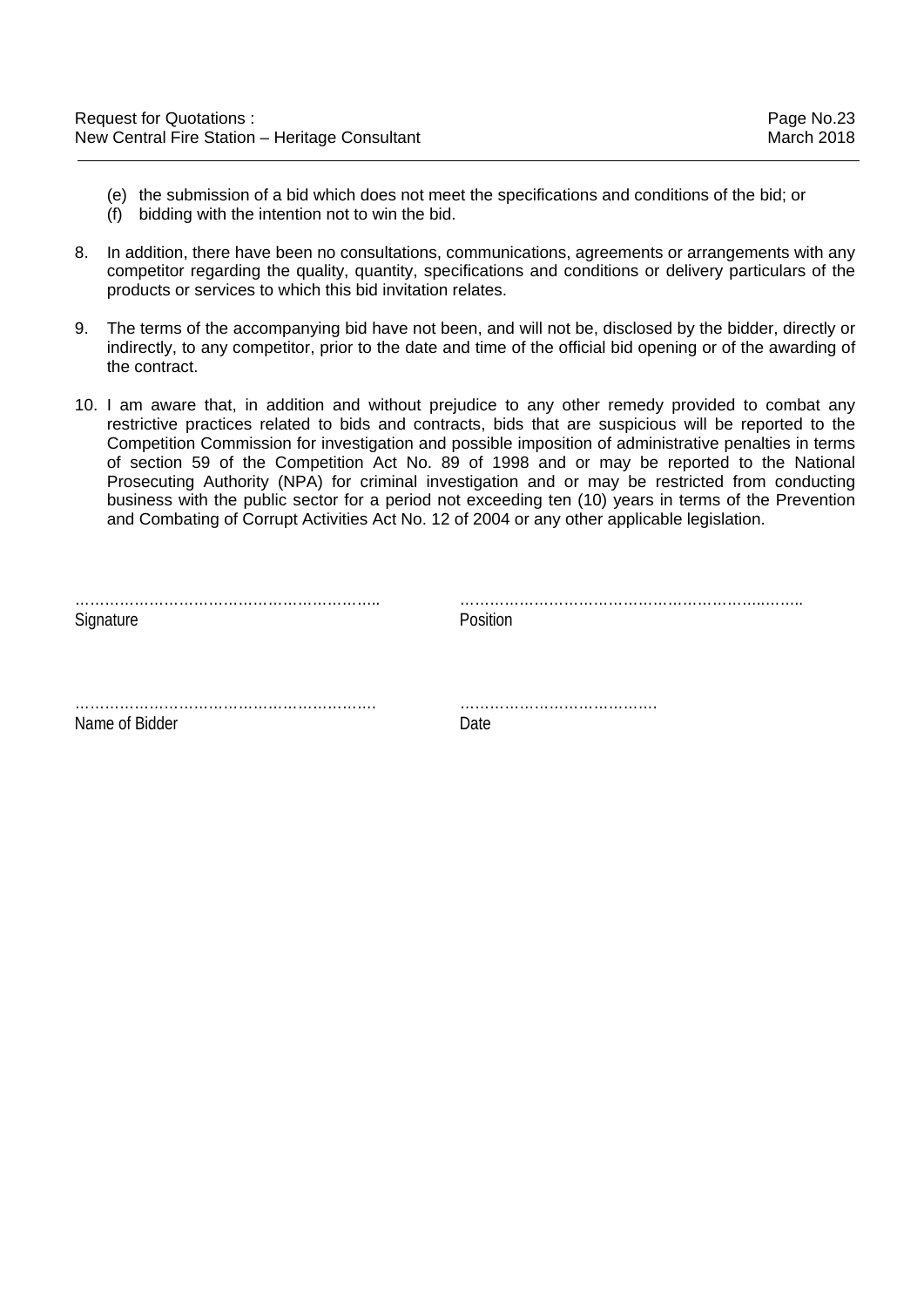#### **ANNEXURE F : DECLARATION ON STATE OF MUNICIPAL ACCOUNTS**

#### **A Any bid will be rejected if:**

 Any municipal rates and taxes or municipal service charges owed by the bidder or any of the directors to the municipality or a municipal entity, or to any other municipality or municipal entity, are in arrears for more than three months.

# **B Bid Information**  i. Name of bidder: ……………..........………………………………..…………………………………………..…. ii. Registration Number: ……..………………………………………………………………………………….……

iii. Municipality where business is situated

……………………………………………………………………………………………………………….…….….…

- iv. Municipal account number for rates: ………………………….……………………………………………..….
- v. Municipal account number for water and electricity: ……………………..……………………………….……

vi. Names of all directors, their ID numbers and municipal account number.

1. ………………………………………………………………………………………………….…………

2. …………………………………………………………………………………………………………….

3. …………………………………………………………………………………………………………….

4. …………………………………………………………………………………………………………….

- 5. …………………………………………………………………………………………………………….
- 6. …………………………………………………………………………………………………………….
- 7. …………………………………………………………………………………………………………….

#### **C Documents to be attached**.

i. A copy of municipal account mentioned in B (iv) & (v) (Not older than 3 months)

ii. A copy of municipal accounts of all directors mentioned in B(vi) (Not older than 3 months)

iii. Proof of directors

I/We declare that the abovementioned information is true and correct and that the following documents are attached to this form:

…………………………………………………………………………..…………………………………………… . The contract of the contract of the contract of the contract of the contract of the contract of the contract of the contract of the contract of the contract of the contract of the contract of the contract of the contrac . The contract of the contract of the contract of the contract of the contract of the contract of the contract of the contract of the contract of the contract of the contract of the contract of the contract of the contrac

Signature …………………………………………………..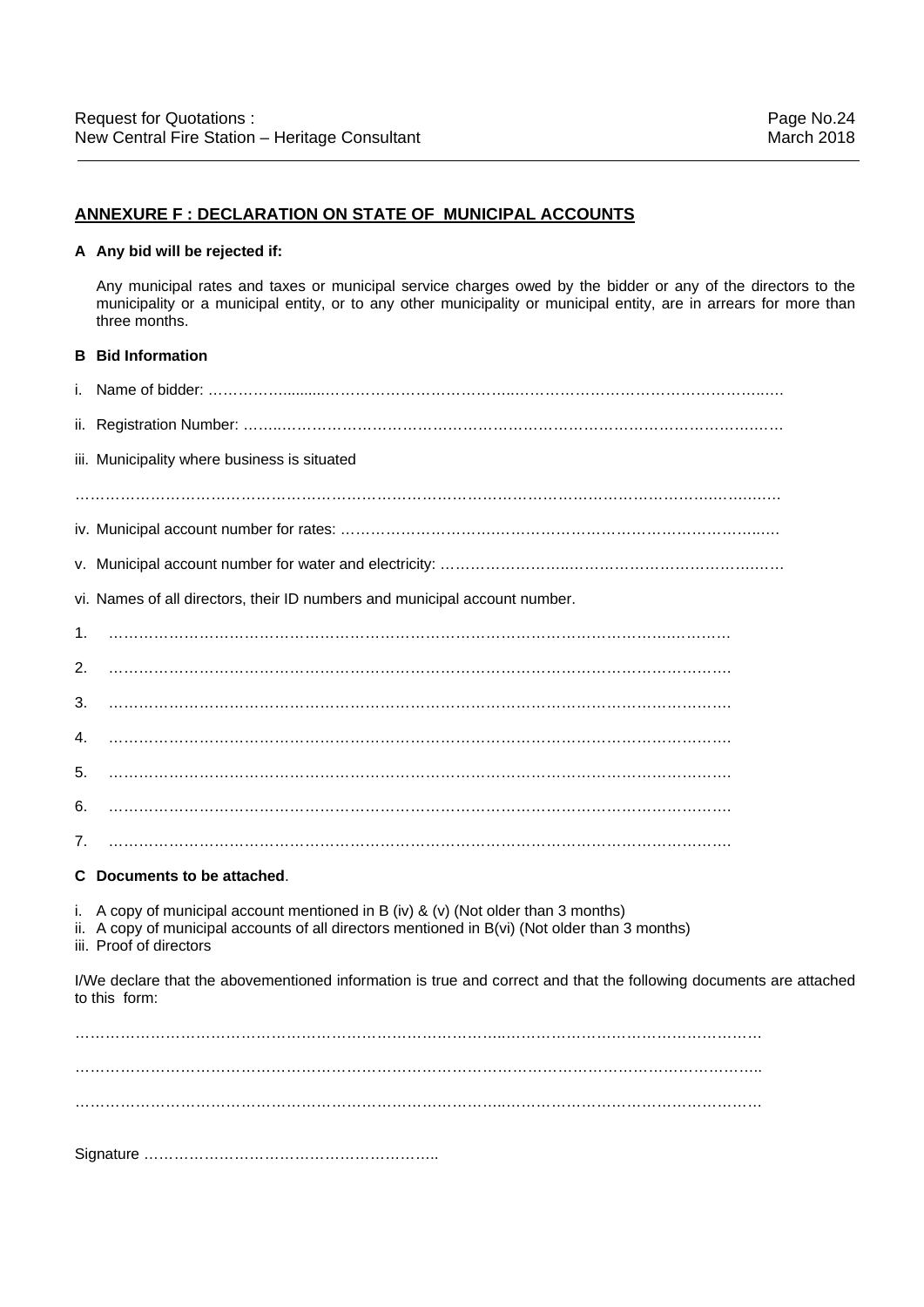#### **ANNEXURE G : ORGANOGRAM**

The tenderer shall list below the key personnel proposed for this project **with a minimum of 5 years of experience in heritage impact assessments and authorisations** per item 5.12 herein.

| <b>DESIGNATION /</b><br><b>ROLE ON PROJECT</b> | <b>NAME AND NATIONALITY</b> | SUMMARY OF QUALIFICATIONS & EXPERIENCE |  |
|------------------------------------------------|-----------------------------|----------------------------------------|--|
|                                                |                             |                                        |  |
|                                                |                             |                                        |  |
|                                                |                             |                                        |  |
|                                                |                             |                                        |  |
|                                                |                             |                                        |  |
|                                                |                             |                                        |  |
|                                                |                             |                                        |  |
|                                                |                             |                                        |  |
|                                                |                             |                                        |  |
|                                                |                             |                                        |  |

**NOTE: Detailed Curriculum Vitae (CV's) of the above proposed candidates must be provided. Said CV's MUST indicate the name and description of the project, role played in the project, project value, and the start and end dates of the project. In addition proof of relevant qualifications and of memberships to relevant professional associations must also be provided for the above proposed candidates.**

Signature Position

…………………………………………………….. ……………………………………………………..……..

Name of Bidder Date

……………………………………………………. ………………………………….